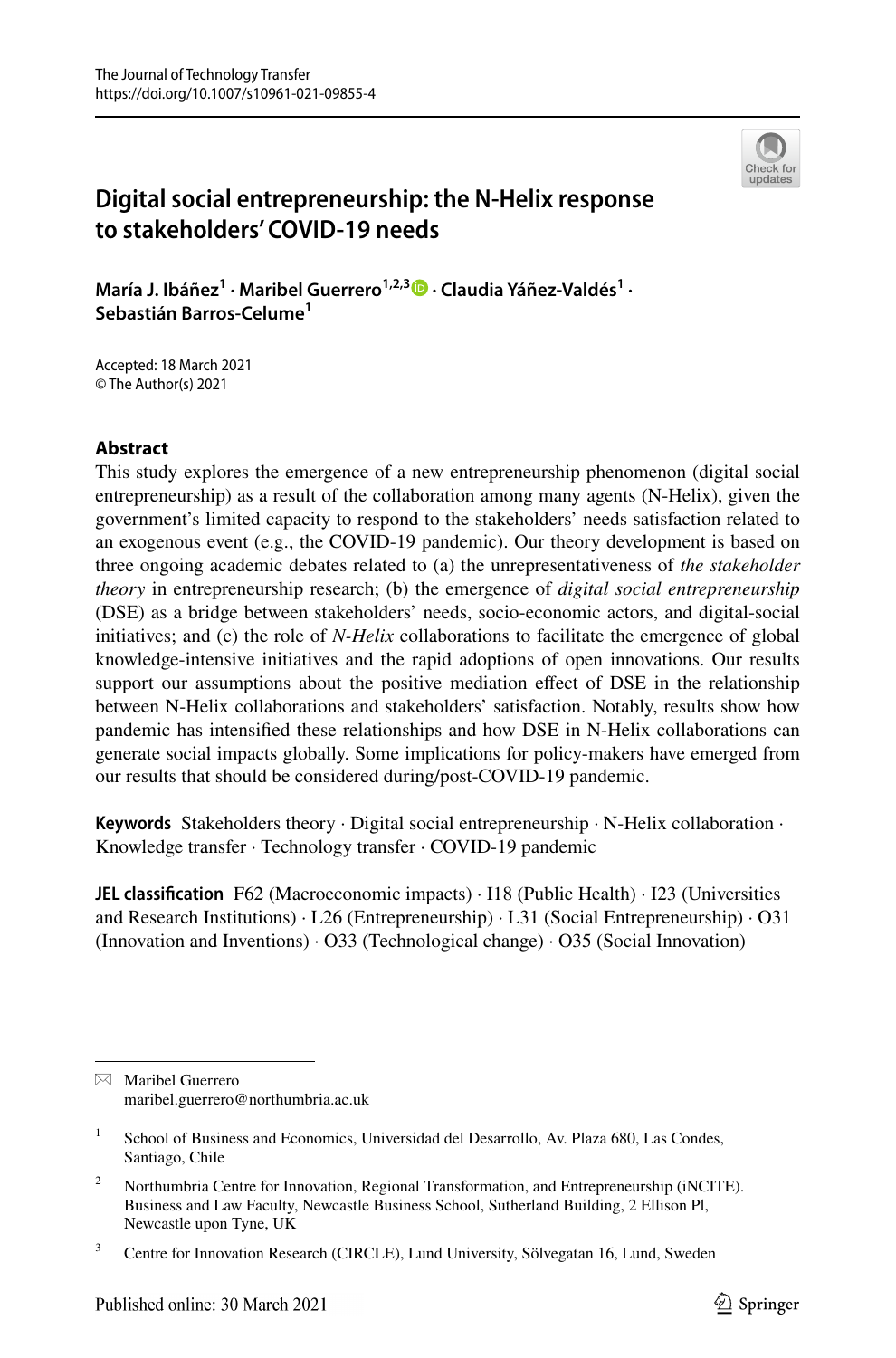# **1 Introduction**

On January 1st, 2020, the Word Health Organization (WHO) announced a severe acute respiratory syndrome coronavirus 2 (SARS-CoV-2), which causes a new disease called coronavirus. Two months later, the WHO recognized coronavirus as a pandemic (the COVID-19) on March 11th, 2020. At this moment, we started to observe worldwide curfews, quarantines, and similar restrictions (i.e., stay-at-home orders, shelter-in-place orders, shutdowns, or lockdowns) related to the COVID-19 pandemic; consequently, from January 1st to July 31st, WHO has confrmed 17.064.064 cases of COVID-19 across 216 countries around the world, including 668.073 deaths (WHO, [2020b](#page-23-0)). According to the June 2020 World Bank Global Economic Prospects, the pandemic's immediate impact was a 5.2 percent contraction in global GDP in 2020—the deepest global recession in decades. Despite governments' eforts to counter the downturn with fscal and monetary policy support (Frydman & Phelps, [2020](#page-20-0)), a deep recession triggered by the pandemic is expected to leave lasting scars through lower investment, an erosion of human capital through lost work and schooling, and fragmentation of global trade and supply linkages (World Bank, [2020](#page-23-1)). In the short- and medium-term economic challenges, the pandemic has brought enormous diffculties for governments in terms of the over-demand for medical care and social support from that part of the population that cannot meet its basic needs the pandemic (Frydman  $\&$ Phelps, [2020\)](#page-20-0).

Within this picture, similar prominent evidence was the 2008 fnancial crisis that morphed into multi-faceted social, political, and economic challenges worldwide. While the crisis exposed critical and unsustainable in many countries, the crisis also made clear just how inter-dependent and interlinked the global economies are (Carayannis & Rakhmatullin, [2014](#page-19-0)). As a result, a new paradigm emerged where government, industry, university, and civil participants work together to co-create the future and drive structural changes far beyond the scope of what any organization/person could do alone (Carayannis & Camp-bell, [2010](#page-19-1)). The so-called "quadruple helix model" put a stronger focus on cooperation in innovation via the dynamically intertwined processes of co-opetition, co-evolution, and co-specialization within/across sectors, regions, and eco-systems (Carayannis & Campbell, [2010\)](#page-19-1).

Based on the quadruple helix lessons from the 2008 fnancial recession, the world was currently exposed to the COVID-19 stakeholders' needs (e.g., the overfow of patients to areas in atypical hospital care, provision of mechanical ventilation in intensive care units, and assignment of extraordinary health personnel) (Hamele et al., [2018](#page-20-1); Juckett, [2006](#page-21-0)). Although governments have used diferent technologies for public service and communication with their stakeholders like the e-government (Gil-García & Pardo, [2005](#page-20-2); Sharma et al., [2018;](#page-22-0) Susanto et al., [2017\)](#page-23-2), not all countries have disposed of resources to adopt digital technologies (Fathey et al., [2016\)](#page-20-3). However, social distance restrictions have accelerated the co-creation of multiple digital initiatives among multiple agents to satisfy the numerous COVID-19 health and social urgencies (Barnes & Sax, [2020](#page-19-2); Bustinza et al., [2019;](#page-19-3) Mahajan et al., [2020;](#page-21-1) Meissner & Kergroach, [2021;](#page-22-1) Ming et al., [2020](#page-22-2)). Indeed, most of these entrepreneurial and digital initiatives have been developed altruistically among multiple specialized agents (Mostafa et al., [2020](#page-22-3)). Indeed, we have observed the emergence of a new phenomenon, "digital social entrepreneurial initiatives," in the intersection between stakeholders' needs and digital social initiatives that have emerged in collaboration among multiple social, academic, economic, industrial, political, and civil society (also called N-Helix) to respond to the COVID-19 pandemic (Apple, [2020b](#page-19-4); Google, [2020](#page-20-4)).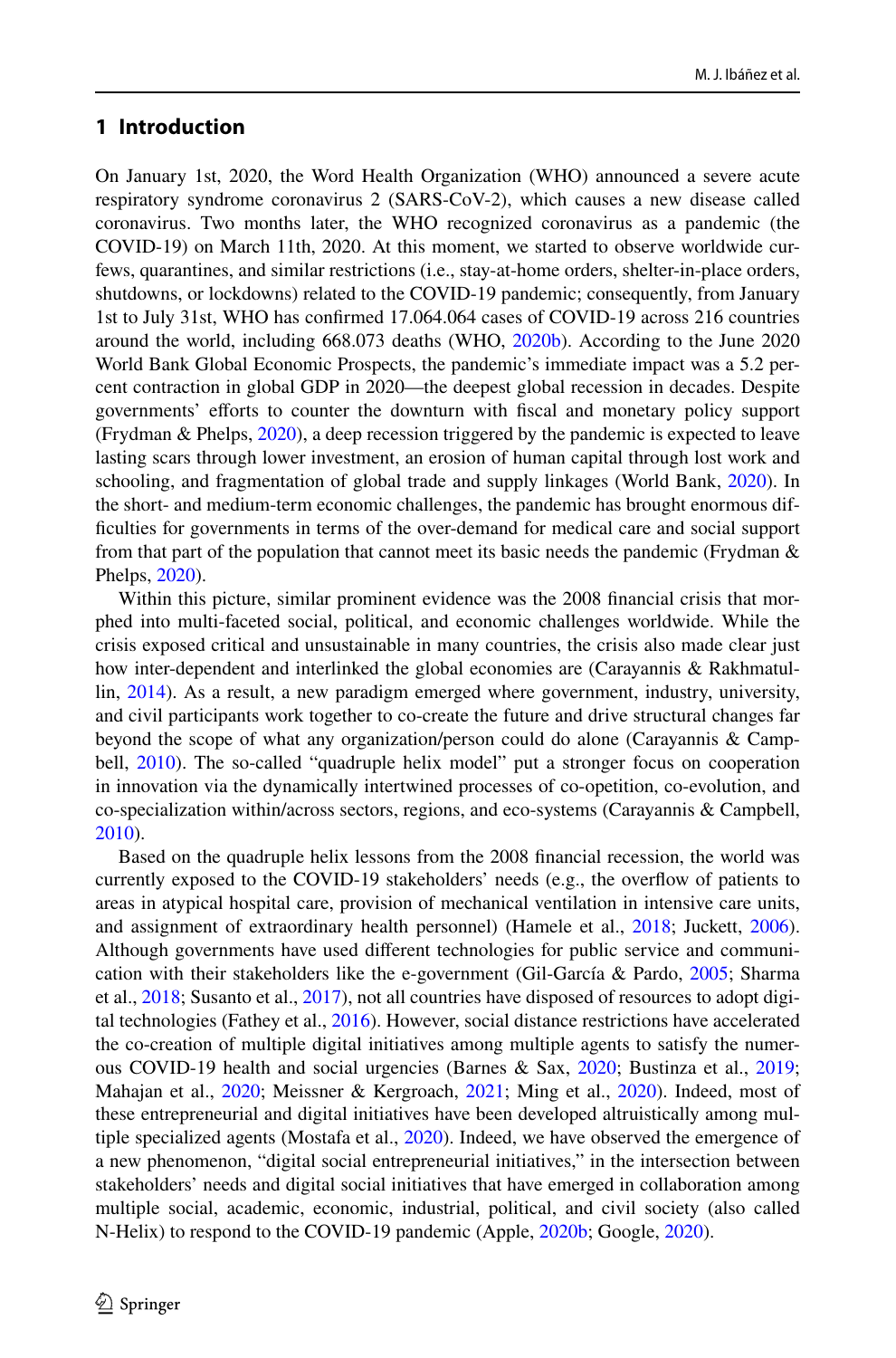The accumulated literature has associated social entrepreneurship (SE) with the emergence of entrepreneurial initiatives that seek to solve certain stakeholders' social problems (Dacin et al., [2010;](#page-19-5) Driver, [2017](#page-20-5); Robb & Gandhi, [2016;](#page-22-4) Short et al., [2009\)](#page-22-5), a few of them using open innovation (Hamburg,  $2017$ ; Tracey & Stott,  $2017$ ) in collaboration among actors (Iqbal et al., [2018\)](#page-21-2). In comparison, digital entrepreneurship (DE) represents the emergence of new entrepreneurial initiatives that incorporated digital technologies like artifacts and platforms(Nambisan, [2017](#page-22-6)). Following these assumptions, digital social entrepreneurship (DSE) represents entrepreneurial initiatives with social purposes developed by incorporating digital technologies into their business model as a result of the interac-tion of N-Helix agents (Battisti, [2019;](#page-19-6) Ghatak et al., [2020;](#page-20-7) Short et al., [2009](#page-22-5)). This nondocumented phenomenon represents the missing link between innovation, technology, and entrepreneurship literature.

Inspired by this gap, this study examines the relationship between N-Helix collaboration and DSE due to the government's limited capacity to respond to the stakeholders' needs satisfaction related to exogenous events (e.g., the COVID-19 pandemic). The proposed conceptual model is based on three ongoing academic debates related to (a) the unrepresentativeness of *the stakeholder theory* in entrepreneurship research; (b) the emergence of *digital social entrepreneurship*; and (c) *the collaboration among multiple agents* (N-Helix). To test our proposed conceptual model, we build a dataset based on the information provided by the two most relevant digital platforms (iOS—Apple store and Android—Google play), the websites of the apps' developers, and official datasets. Our results show that the government's limited ability to respond to the pandemic and manage its support services through digital means encourages collaboration among N-Helix partnership agents. These collaborations stimulate DSE that has a positive efect on stakeholder satisfaction. N-Helix partnerships create value through innovation to develop DSE.

After this introduction, Sect. [2](#page-2-0) proposes the theoretical framework to understand better the N-Helix response to an exogenous crisis like the COVID-19 pandemic. Section [3](#page-7-0) includes the methodological design to test our set of hypotheses. Section 4 shows the main findings of our study that are discussed in light of previous studies. Section 5 offers conclusions, limitations and proposes future research opportunities.

### <span id="page-2-0"></span>**2 Theoretical Framework**

Given the exposed critical COVID-19 stakeholders' needs, we are merging three ongoing academic debates. First, *the stakeholder theory* enriches our understanding of the emergence of entrepreneurship initiatives and their process (Venkataraman, [2002\)](#page-23-4). However, it is palpable the unrepresentativeness of this theory in entrepreneurship research (Freeman et al., [2010](#page-20-8)). Second, while *digital entrepreneurship (DE)* has represented an agile response for achieving twenty-frst-century opportunities through new business and innovative models (Kraus et al., [2018](#page-21-3); Nambisan, [2017](#page-22-6)), *social entrepreneurship (SE)* has represented an ability to address social problems (Mair & Marti, [2006](#page-21-4)). Battisti [\(2019](#page-19-6)) suggests an alternative framework that considers socially relevant groups in the entrepreneurial innovation and digital process. Following Battisti's [\(2019](#page-19-6)) reasoning, we argue that the COVID-19 pandemic has raised important questions that should be answered at the intersection of digital technologies, societal needs, and entrepreneurial behaviors emerging a new phenomenon: *digital social entrepreneurship (DSE).* Third, collaboration among diverse social and economic agents (*N-Helix)* facilitates the emergence of global knowledge-intensive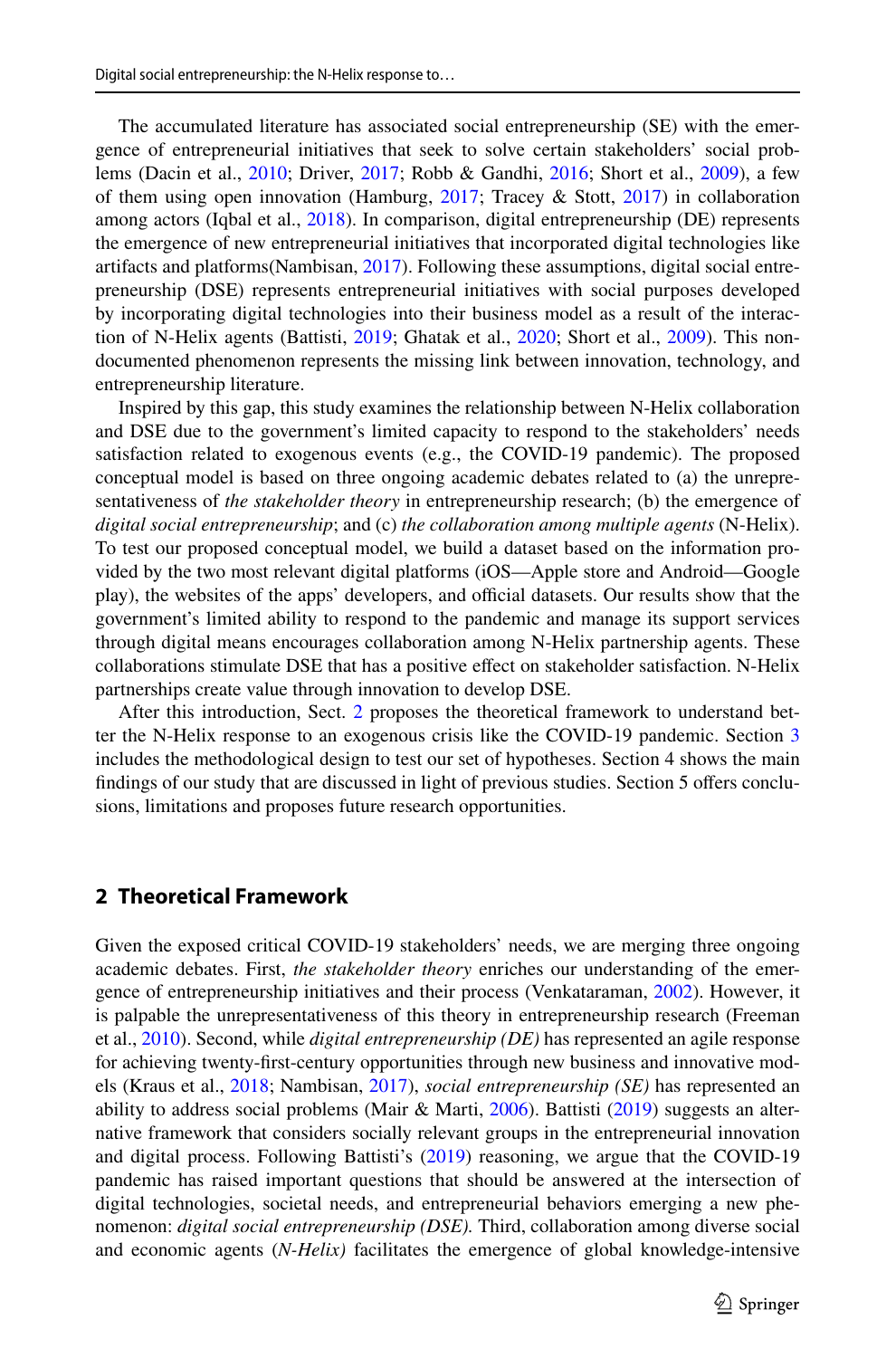initiatives (Del Giudice et al., [2017\)](#page-19-7). These environments facilitate integrated collaborations, co-created shared values, cultivated innovation eco-systems, unleashed exponential technologies, and extraordinarily rapid adoptions (Galvao et al., [2019\)](#page-20-9).

### **2.1 An exogenous event: the COVID‑19 pandemic**

The modern world has faced three severe exogenous events related to population deaths (Hamele et al., [2018\)](#page-20-1). First, the 1918 infuenza pandemic represented a severe event with nearly 50 million deaths worldwide. Second, the 1957–1968 infuenzas that killed approximately 2,000,000 people. Third, the 2009 H1N1 virus caused more than 575,000 deaths. During these events, the lessons learned helped strengthen infection and viral disease monitoring systems (Kotalik, [2005\)](#page-21-5). In these events, the population's perception of uncertainty is higher in societies with high cultural levels of uncertainty avoidance (Hofstede, [2001](#page-21-6)). In natural disaster scenarios, the government controls and allocates resources to help the afected populations (Frydman & Phelps, [2020](#page-20-0)). Therefore, governments are responsible for monitoring, containment, and treatment of health emergencies.

Although governments have implemented initiatives to deal with exogenous events (Gil-García & Pardo, [2005\)](#page-20-2), collaboration among public–private agents emerged to support the population's needs (Demircioglu & Audretsch, [2020;](#page-20-10) Fathey et al., [2016\)](#page-20-3). Collaborative initiatives have ofered a new way of self-managed uncertainty by allowing them to seek information on their own about their specifc information needs (ITU, [2020](#page-21-7)) and alleviates the demand for digital services in the local government. During the COVID-19 pandemic, apps provide many services such as self-diagnosis, news, quarantine control, infection maps, social distancing, regional trade status, and telemedicine, among many others (Banskota et al., [2020](#page-19-8)). All these services allow people to feel more secure in an uncertain context, while they might have been dispensable, overlooked, or even annoying in other settings (Dehling et al., [2015](#page-19-9)). The threat of the COVID-19 pandemic affects all sectors of society. Since the virus's consequences are potentially deadly, individuals carefully evaluate and catalog all resources and services (Pakpour & Grifths, [2020\)](#page-22-7). Therefore, users are becoming more demanding for pandemic support services (Kotalik, [2005](#page-21-5); Quinn et al., [2013\)](#page-22-8). Based on these arguments, we propose the following hypotheses.

**H1a** An exogenous event (e.g., COVID-19 pandemic) has a negative efect on the government's ability to respond to the stakeholders' needs.

**H1b** An exogenous event (e.g., COVID-19 pandemic) has a positive efect on the emergence of N-Helix collaborations to the stakeholders' needs.

**H1c** An exogenous event (e.g., COVID-19 pandemic) has a positive efect on the creation of digital and social initiatives to respond to the stakeholders' needs.

**H1d** An exogenous event (e.g., COVID-19 pandemic) has a negative effect on stakeholders' needs satisfaction.

### **2.2 A collaborative response to an exogenous event: The N‑Helix model**

Previous studies have shown N-Helix models' evolution by collaborating with governments, universities, industries, and society to respond to specifc needs (Fischer et al.,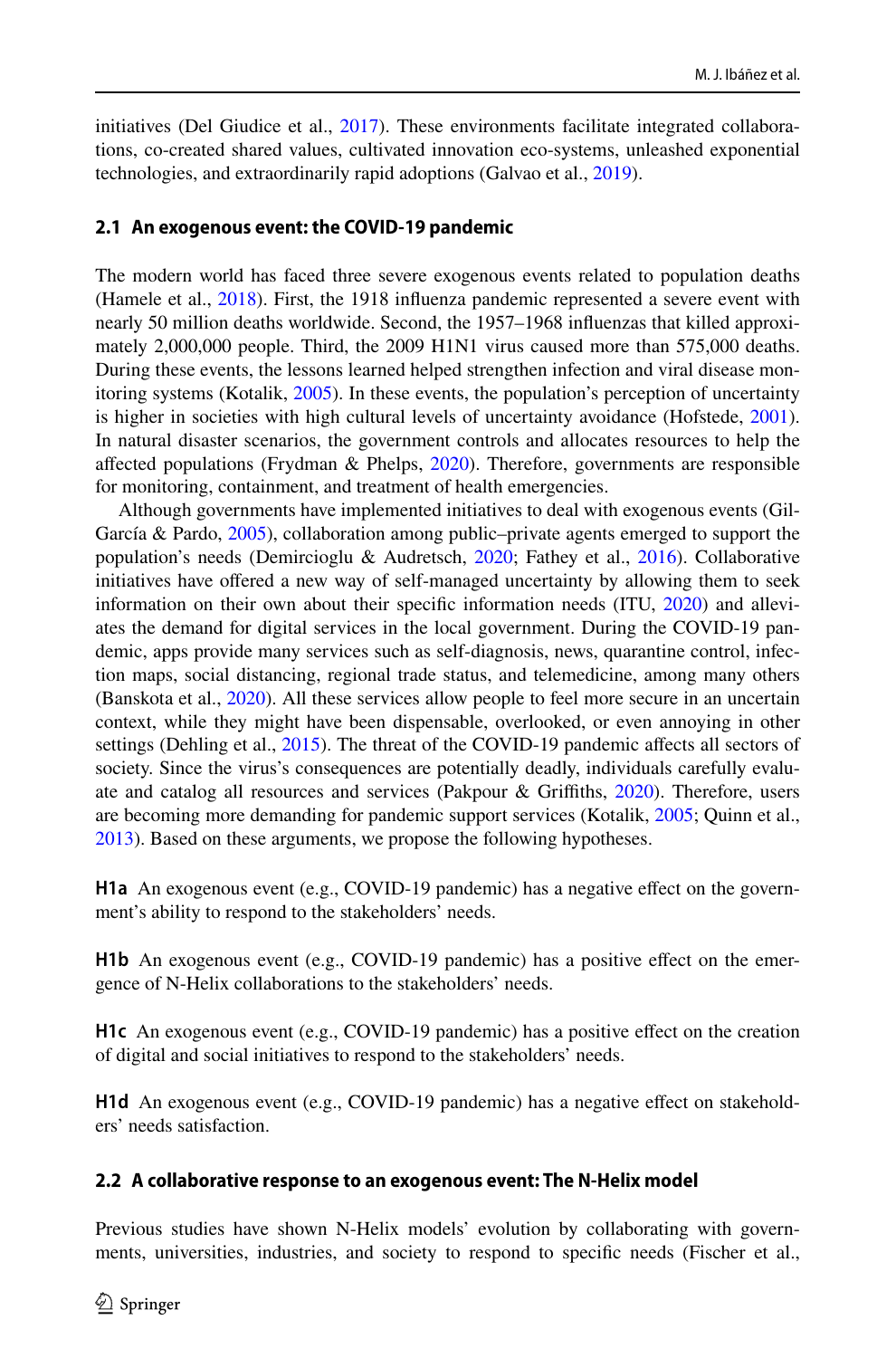[2018,](#page-20-11) 2019; Kobarg et al., [2018;](#page-21-8) Lew et al., [2018\)](#page-21-9). In this vein, we have observed dualhelix partnerships (university-industry promoted by the public incentives), triple-helix partnership (university-industry-government), and the quadruple-helix partnership (university-industry-government-society) (Baier-Fuentes et al., [2021](#page-19-10); Demircioglu & Audretsch, [2019;](#page-20-12) Dooley & Kirk, [2007](#page-20-13); McAdam & Debackere, [2018](#page-22-9)). Individually, the government prioritizes sustained structural changes; the university focuses on the generation and transference of knowledge; the industry looks for developing competitive advantages; and social groups look for supporting vulnerable populations (Bărbulescu & Constantin, [2019](#page-19-11); Guerrero & Urbano, [2020](#page-20-14)).

As part of an N-Helix model, multiple actors collaborate to generate/transfer knowledge and innovations into society (Carayannis, E. G., Campbell, [2010](#page-19-1); Del Giudice et al., [2017\)](#page-19-7). The knowledge transfer between N-Helix collaborations and exogenous events has positively impacted university-supported frms' innovation intensity during the 2008 fnancial crisis (Carboni & Medda, [2021](#page-19-12)). Indeed, digital technologies facilitate the generation/ transference of knowledge and the introduction of new business models or operational processes (He, [2019;](#page-21-10) Sahut et al., [2019\)](#page-22-10). Knowledge transfer benefts from remote communication technologies, as it has been shown that physical distance between N-Helix collaborators is an essential element to consider for knowledge transfer and innovation (Mukherji & Silberman, [2021](#page-22-11)). During the COVID-19 pandemic, the insufficient resources/investments in health infrastructures to respond to the population's needs have motivated the emergence of apps created by collaborating partnerships (Friedman et al., [2020](#page-20-15)). Therefore, N-Helix collaboration can alleviate the government's overburden by supporting services related to social distancing, emotional support, remote medical services, monitoring of active cases, among other tools that can be implemented through information and communication technologies (Banskota et al., [2020](#page-19-8)). Based on these arguments, we propose the following hypotheses.

**H2** In the context of an exogenous event (e.g., COVID-19 pandemic), the reduction in the government's response capacity is positively related to the creation of H-Helix collaboration.

### **2.3 The stakeholders' needs satisfaction: N‑Helix via digital social entrepreneurship (DSE)**

Previous studies have recognized the positive efect of N-Helix collaborations (e.g., industry, government, university, non-proft organizations, civil society) on multiple stakeholders' needs satisfaction (Carayannis & Campbell, [2010](#page-19-1); Fischer et al., [2020](#page-20-16); Blair-Fuentes et al., [2021](#page-19-10)). Nevertheless, the literature has also recognized many challenges in the confguration of N-Helix collaborations, such as response-times, bureaucracy, exclusion feelings, ethical dilemma, and intellectual property (Brannback et al., [2008](#page-19-13); Goyal et al., [2016;](#page-20-17) Kraus et al., [2018\)](#page-21-3).

Although N-Helix collaborations imply multiple challenges (Iqbal et al., [2018;](#page-21-2) Saiz-Álvarez & Palma-Ruiz, [2019\)](#page-22-12), social distance restrictions and the COVID-19 stakeholders' needs have encouraged N-Helix agents to look for a crucial intersection between social entrepreneurship (SE) and digital entrepreneurship (DE) initiatives that have confgurated the called digital social entrepreneurship (DSE). In this new scenario, digital technologies have been an invaluable resource for multiple N-Helix collaborations oriented to create an agile response to the global pandemic efects (Ghatak et al., [2020](#page-20-7); Short et al., [2009;](#page-22-5)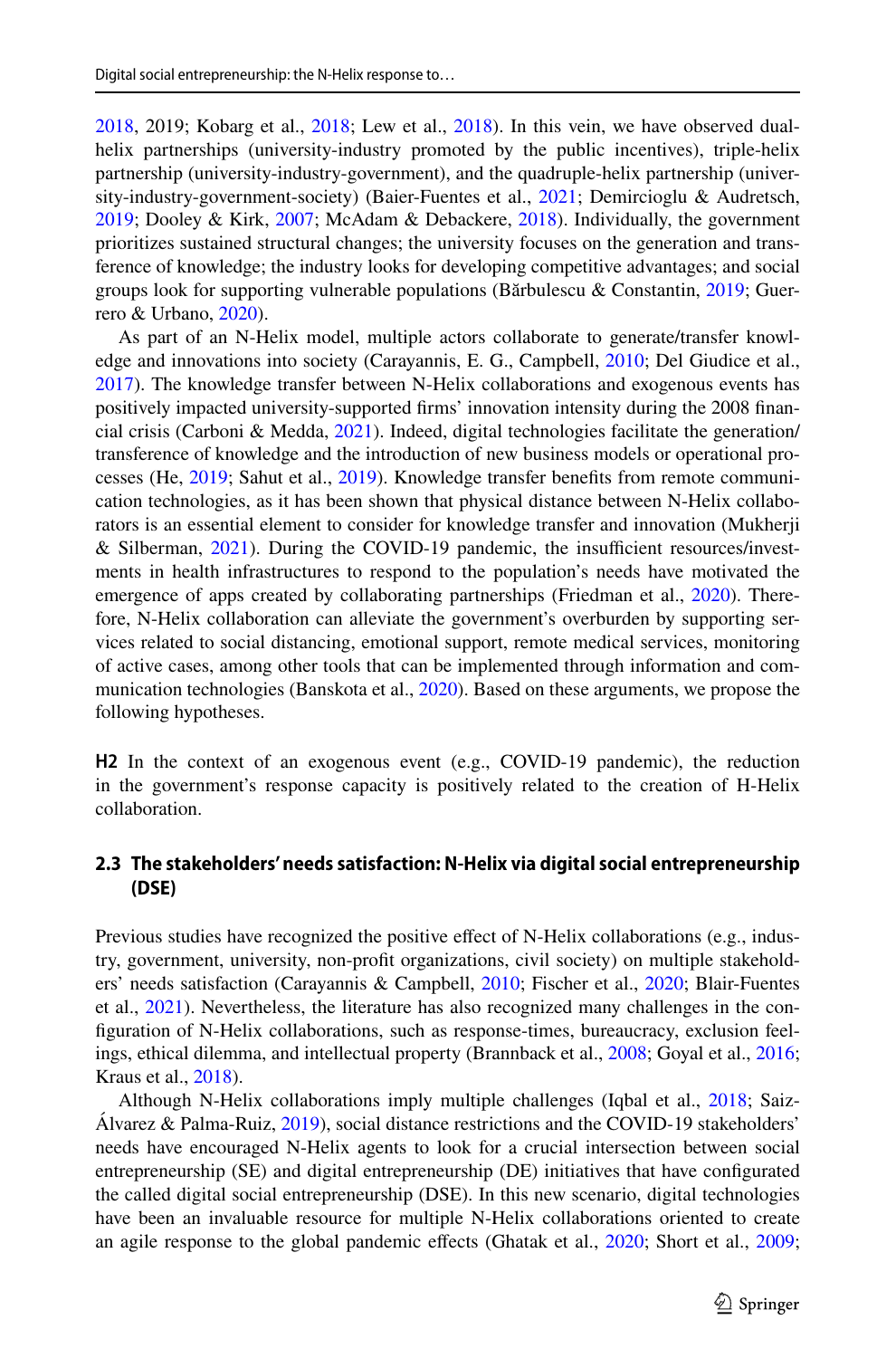Siegel & Guerrero, [2021\)](#page-23-5). DSE can come in various sizes, depending on the resources involved in its creation. In general, those large-scale digital social initiatives are developed collaboratively between two or more N-Helix agents. The N-Helix model made a stronger focus on cooperation in innovation, the dynamically intertwined processes of co-opetition, co-evolution, and co-specialization within/across sectors, regions, and eco-systems (Carayannis & Campbell, [2010;](#page-19-1) Kolesnikov et al., [2019](#page-21-11)). We assume that exogenous events as the COVID-19 pandemic have intensifed DSE development by N-Helix actors (e.g., government, research centers, universities, industries, social organizations, and society). This type of collaboration allowed sharing available resources and specialized knowledge to satisfy societal needs with reduced costs, improved quality, and global coverage (Minshall et al., [2008;](#page-22-13) United Nations, [2020b\)](#page-23-6). This sense highlights the importance of networks and institutional spaces for transferring technology and innovation to promote DSE towards a highvalue proposition (Kruger & Steyn, [2020](#page-21-12); Panetti et al., [2020\)](#page-22-14). Indeed, N-Helix agents have also faced signifcant eforts/tensions to develop these DSE with a large-scale impact, and in some cases, the DSE has generated the non-satisfaction of the COVID-19 stakeholders' satisfaction.

According to Schumpeter [\(1976](#page-22-15): 83–84), every business strategy acquires true signifcance only against that process's background and within the situation created by it. This refection explains why management literature has considered stakeholders' crucial role in defining business strategies (Freeman et al., [2010](#page-20-8)). Likewise, according to Venkataraman ([2002\)](#page-23-4), the stakeholder theory needs to consider the entrepreneurial process as a legitimate method of bringing about stakeholder equilibration; as well as, the entrepreneurship theory must consider stakeholder equilibration explicitly (Venkataraman, [2002](#page-23-4)). Otherwise, both theories are incomplete. In this vein, entrepreneurship should help to identify and exploit opportunities to improve the well-being of individuals, groups, and communities through solutions driven by digital technologies (Goss, [2005;](#page-20-18) Ratten, [2018\)](#page-22-16). In this context, the entrepreneur acts as a catalyst between the opportunities that emerge from an exogenous event and the knowledge spillover that allows the introduction of innovations and new markets (Caiazza et al., [2020\)](#page-19-14). We assume that DSE had emerged to address the N-Helix stakeholders' needs on a local, national, and global scale (Battisti, [2019\)](#page-19-6). Therefore, DSE could be the driver of sustainable innovation of N-Helix collaboration (Hinings et al., [2018](#page-21-13)). Based on these arguments, we propose the following hypotheses.

**H3a** In the context of an exogenous event (e.g., COVID-19 pandemic), N-Helix is positively related to the creation of DSE.

**H3b** In the context of an exogenous event (e.g., COVID-19 pandemic), DSE is positively related to stakeholders' needs satisfaction.

**H3c** In the context of an exogenous event (e.g., COVID-19 pandemic), DSE positively mediates the relationship between N-Helix and stakeholders' needs satisfaction.

### **2.4 Proposed conceptual model**

Based on the literature review, Fig. [1](#page-6-0) shows our proposed conceptual model.

Our conceptual model proposes that an exogenous event (e.g., the COVID-19 pandemic) has a negative infuence on the government's ability to respond to social demands (Miao et al., [2021](#page-22-17)) (H1a). The prioritization of government health spending in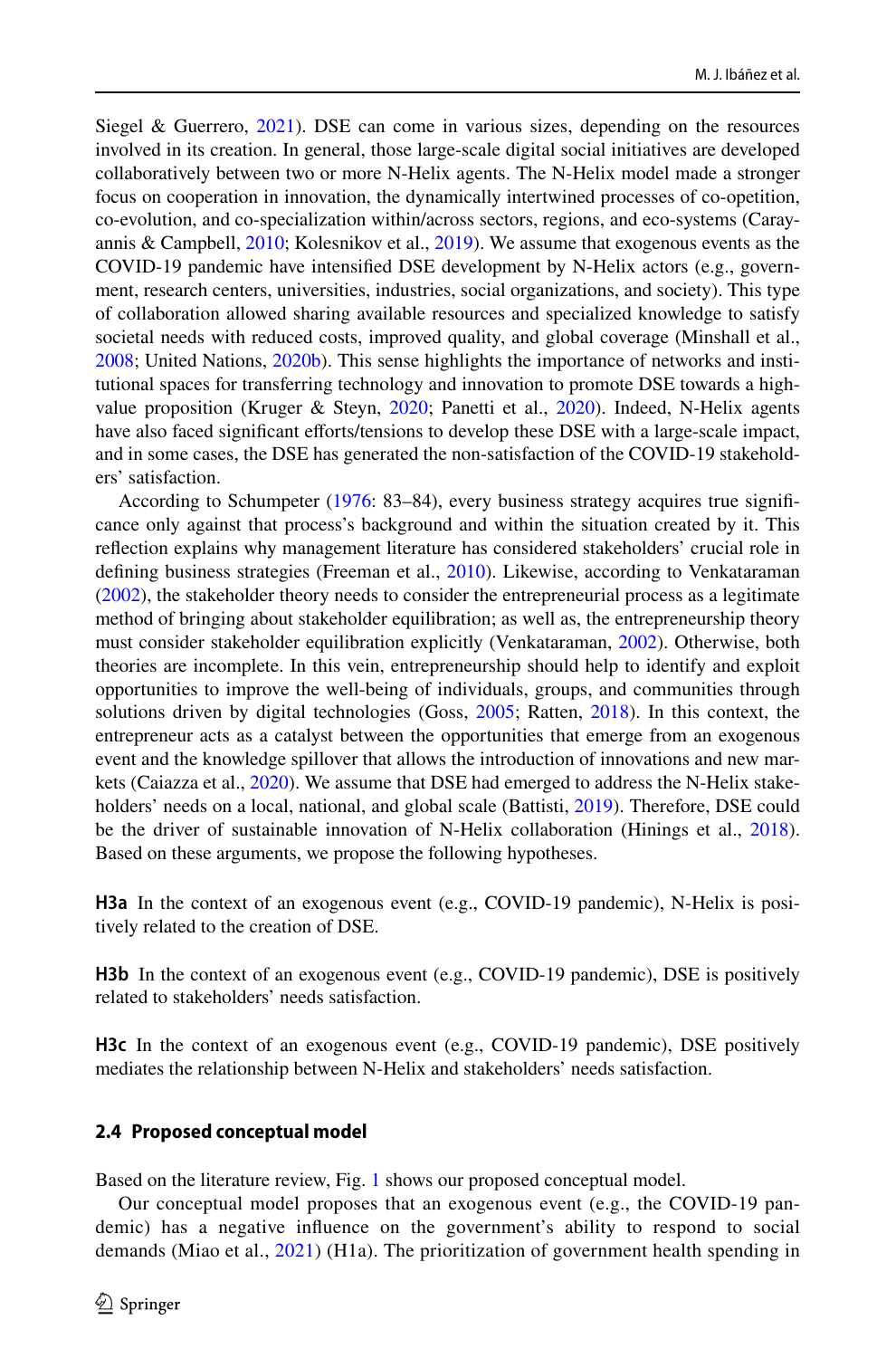

<span id="page-6-0"></span>**Fig. 1** Conceptual Model. *Source:* Authors

pandemic times means that non-emergency expenditures will be postponed (Prasad Das & Nundy, [2020](#page-22-18)). In unstable economies, resource shortages will be even more damaging, even to the extent that they will not meet the health care needs of their citizens during the pandemic (Juckett, [2006](#page-21-0)). In this view, the COVID-19 pandemic will positively impact N-Helix collaboration and DSE (H1b). An exogenous event represents a concern for all sectors of society. N-Helix stakeholders can be motivated to support the government and citizens in addressing the health crisis through digital services and media such as mobile applications (Marceau, [2002](#page-21-14)). Given the global contingency, N-Helix col-laborations offer their services to citizens free of charge (Apple, [2020b;](#page-19-4) Google, [2020\)](#page-20-4). The purpose is social well-being, which shows the pandemic's positive infuence on DSE (Berger et al., [2004\)](#page-19-15) (H1c).

We propose that the COVID-19 pandemic will also have a negative efect on the stakeholders' assessment of DSE (H1d). The COVID-19 consequences are related to individuals' concerns about the reputation of sources that disseminate pandemic-related information and services (Pakpour & Griffiths,  $2020$ ). This fact has increased the attention to reliability sources due to the pandemic's seriousness has led to more demanding assessments by stakeholders.

We also suggest a negative relationship between insufficient government capacity to satisfy stakeholder needs through digital media and N-Helix collaborations (H2). The government's response capacity reduction increases the partnership between N-Helix actors (Battisti, [2019\)](#page-19-6). Therefore, we expect greater collaboration among N-Helix agents stimulates DSE (H3a).

The DSE's altruistic nature allows users to access free services that they could not obtain in other ways (Chesbrough & Di Minin,  $2014$ ). Individuals will better value service if they do not have to pay for it; in this sense, DSE will positively afect stakeholder satisfaction (H3b). In this vein, DSE will increase users' satisfaction since N-Helix initiatives can provide better quality resources and disseminate high-level innovation to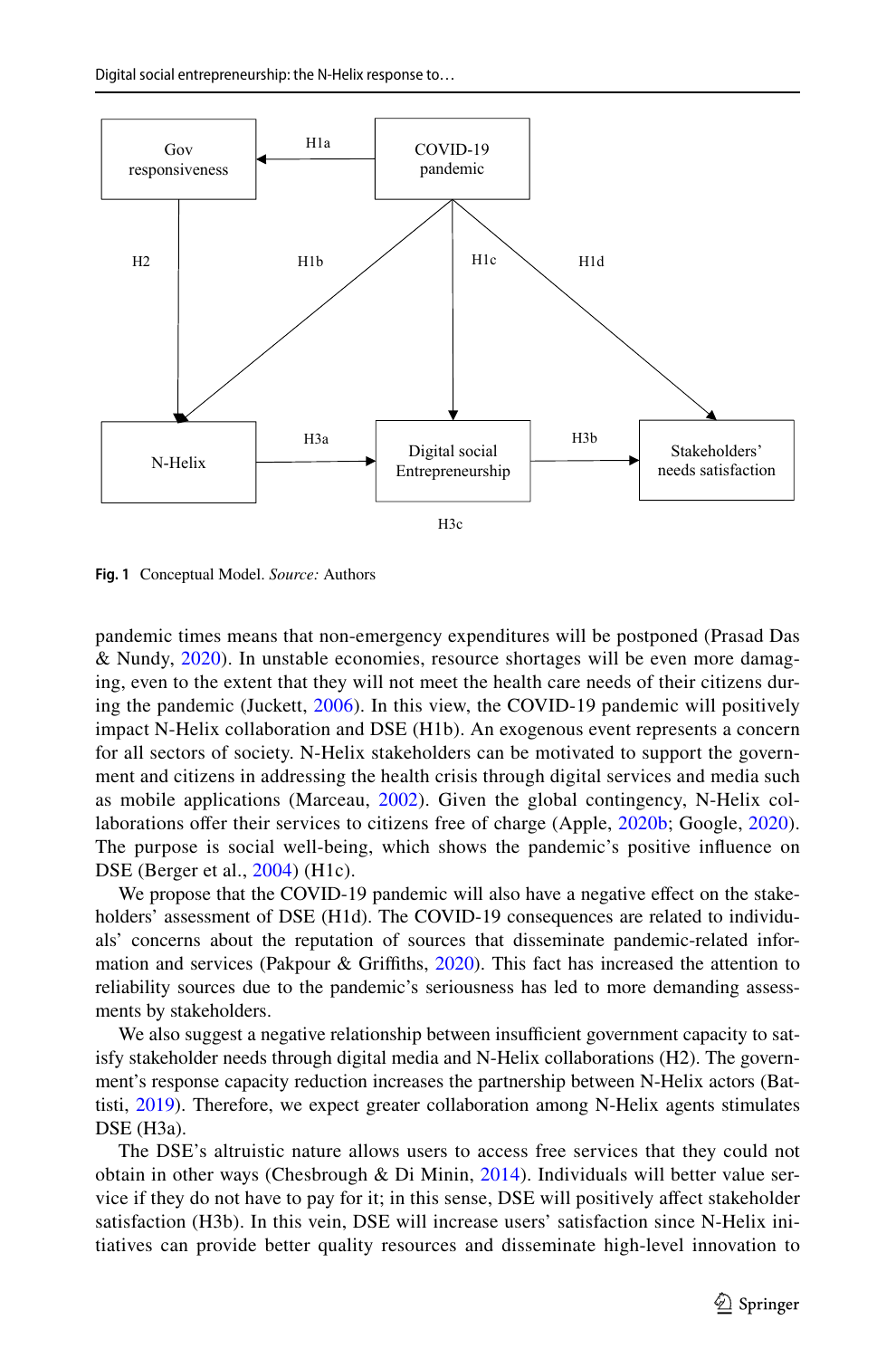stakeholders (Bonaccorsi & Piccaluga, [1994;](#page-19-17) Galvao et al., [2019\)](#page-20-9). Therefore, we anticipate a positive efect of the N-Helix collaboration on stakeholder satisfaction through DSE (H<sub>3c</sub>).

# **3 Methodology**

### <span id="page-7-0"></span>**3.1 Data collection**

Dynamic research developed during two doctoral elective courses (social entrepreneurship and digital entrepreneurship) from March 2020 to August 2020. We build a dataset using the two most relevant digital platforms: iOS (Apple store) and Android (Google play) (Srinivasan & Venkatraman, [2018\)](#page-23-7). Specifcally, we paid attention to the apps created from January 2020 to July 2020 worldwide to respond to the COVID-19 pandemic. We obtained a sample of 130 mobile validated applications from 48 countries. The applications included in the sample were selected considering the support of a government, university, foundation, or company. It allowed us to analyze the origin and content of the apps with information from additional reliable sources. We complement our dataset by researching websites of developers (universities, governments, industrial actors, and non-proft organizations) and secondary datasets about COVID-19 statistics at the country level (i.e., United Nations, World Health Organization, International Monetary Fund). From January to July 2020, Fig. [2](#page-7-1) shows the number of COVID-19 infections globally and the created apps to reduce the COVID-19 pandemic' effects (Apple, [2020b;](#page-19-4) ECDC, [2020;](#page-20-19) Google, [2020\)](#page-20-4).

From January to date, the leading society's need has been reliable information on the pandemic's progress (UNESCO,  $2020$ ). The reputation of institutions has been insufficient to trust their initiatives' credibility (Liao et al., [2020;](#page-21-15) Quinn et al., [2013](#page-22-8)). According to UNITAR ([2020](#page-23-9)), inter-institutional collaborations have built a more reliable reputation than alone. The COVID-19 pandemic has required various specialized resources (e.g., computer support, academic research, medical equipment, medical assistance, diagnosis and treatment, communication) (WHO,  $2020a$ ). It is unlikely that a single organization will have all these resources, and it is costly to acquire them from other specialized actors (Apple, [2020a](#page-19-18)).



<span id="page-7-1"></span>**Fig. 2** The Covid-19 pandemic world progress versus the total number of apps related to. Source: European Centre for Disease Prevention and Control, Google Play and App Store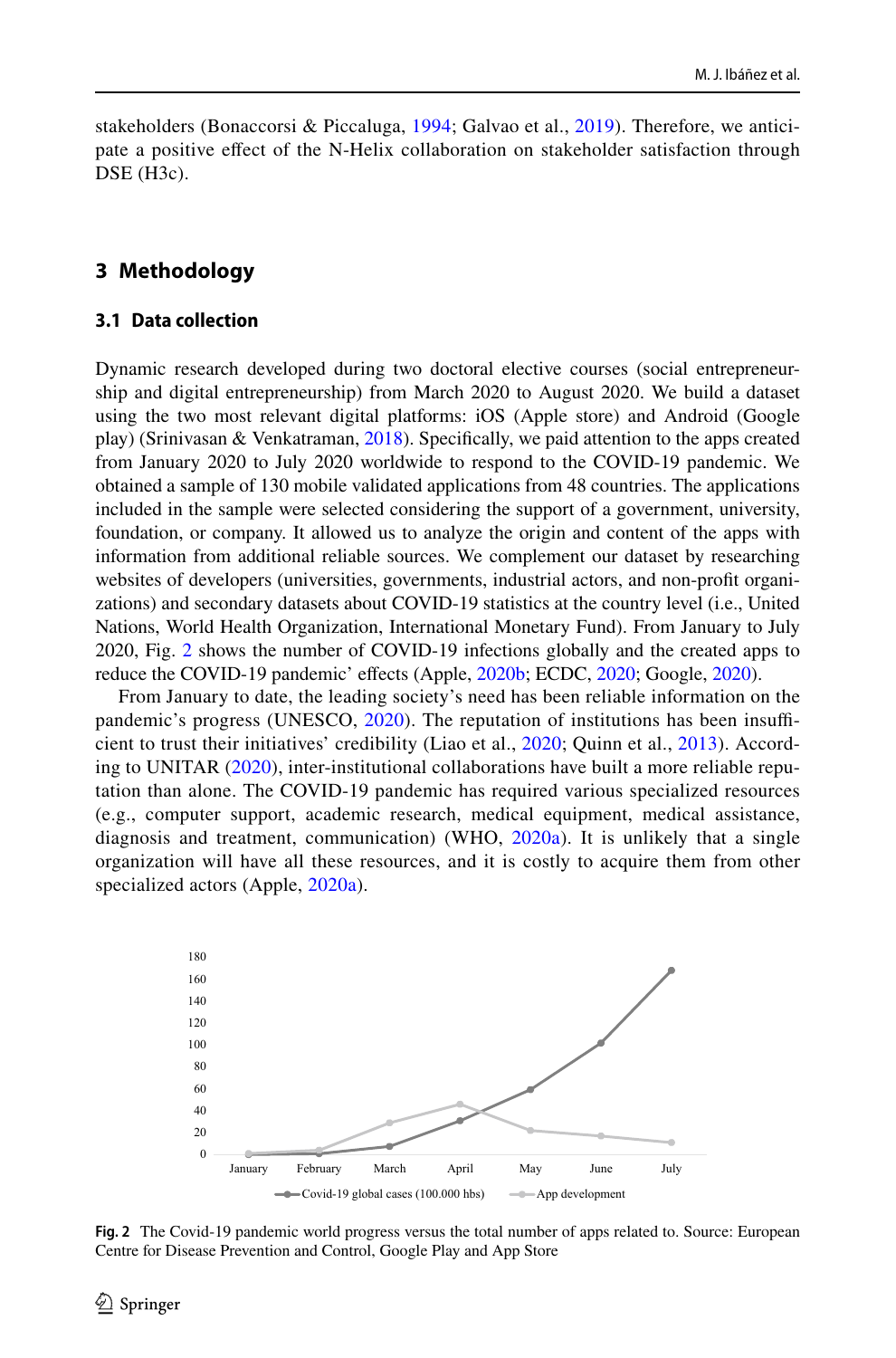### **3.2 Variables**

*Our dependent variable is the stakeholders' needs satisfaction* (Melin et al., [2020\)](#page-22-19). This variable is measured using a Likert scale (1 lowest to 5 highest) to capture the app's ranking satisfaction. This information came from digital platforms (iOS and Android) and provided information about how much each app was benefcial for its users.

*Regarding independent variables,* we used a set of independent variables. First, *the COVID-19 pandemic* represents the level of danger of the virus for each country (Hamele et al., [2018\)](#page-20-1). This variable was measured using the number of deaths per 100,000 habitants and the number of doctors and hospital beds per 10,000 habitants. The information came from the 2019 Human Development Report 2019 (UNDP, [2019](#page-23-11)) and the European Centre for Disease Prevention and Control (ECDC, [2020\)](#page-20-19). Second, *government responsiveness* is a binary variable that takes the value one if it is developed only by the government and oth-erwise zero (Guerrero, et al., [2020a;](#page-20-20) Guerrero, et al., [2020b](#page-20-14); Susanto et al., [2017\)](#page-23-2). Third, the variable *digital social entrepreneurship* is a binary variable that captures value one when the app was created for social purposes (satisfy the COVID-19 needs) and zero when the app was created for commercial purposes (Battisti, [2019;](#page-19-6) Ghatak et al., [2020;](#page-20-7) Luke & Chu, [2013](#page-21-16); Short et al., [2009](#page-22-5)). Fourth, the *N-Helix* is a count variable that indicates how many stakeholders participate in developing the app for social purposes (e.g., government, university, industry, non-proft organizations) (Baier-Fuentes et al., [2021;](#page-19-10) Guerrero, et al., [2020a;](#page-20-20) Guerrero, et al., [2020b](#page-20-14); Lazzarotti & Manzini, [2009](#page-21-17); Santos & Mendonça, [2017](#page-22-20)).

*Regarding control variables,* we used several controls at the country level. Table [1](#page-9-0) shows the distribution of the apps in the sample by their country of origin. Table [2](#page-11-0) shows the descriptive statistics of the sample, and Table [3](#page-12-0) shows the correlation matrix.

### **3.3 Method**

We use Partial Least Squares Structural Equation Modeling (PLS-SEM) using SmartPLS software (Ringle et al., [2015](#page-22-21)). Our sample is suitable for the implementation of this technique (Wong, [2013\)](#page-23-12). This method is ideal for testing multiple relationships between vari-ables and estimating the direct and indirect effects (Matthews et al., [2018](#page-21-18)).

# **4 Results and Discussion**

Tables [4](#page-13-0) and [5](#page-14-0) show the direct and indirect efects, respectively. Indeed, Fig. [3](#page-15-0) shows the testing of the proposed hypotheses.

### **4.1 The efect of the COVID‑19 pandemic**

The COVID-19 pandemic has a negative impact on local government response capacity  $(\beta_{1a} = -0.240; p-value < 0.05)$ , supporting H1a. A plausible explanation is that extraordinary demands on public administration during the pandemic require that governments prioritize citizens' needs according to a criterion of urgency (Leal Filho et al., [2020\)](#page-21-19). Therefore, the government cannot meet all the population's needs simultaneously. The main explanation is the limited resources, technical capacity, or the overfow in demand for public services (Frydman & Phelps, [2020](#page-20-0)). Despite there are some economies that respond to the citizens' needs during an external event, the magnitude of infections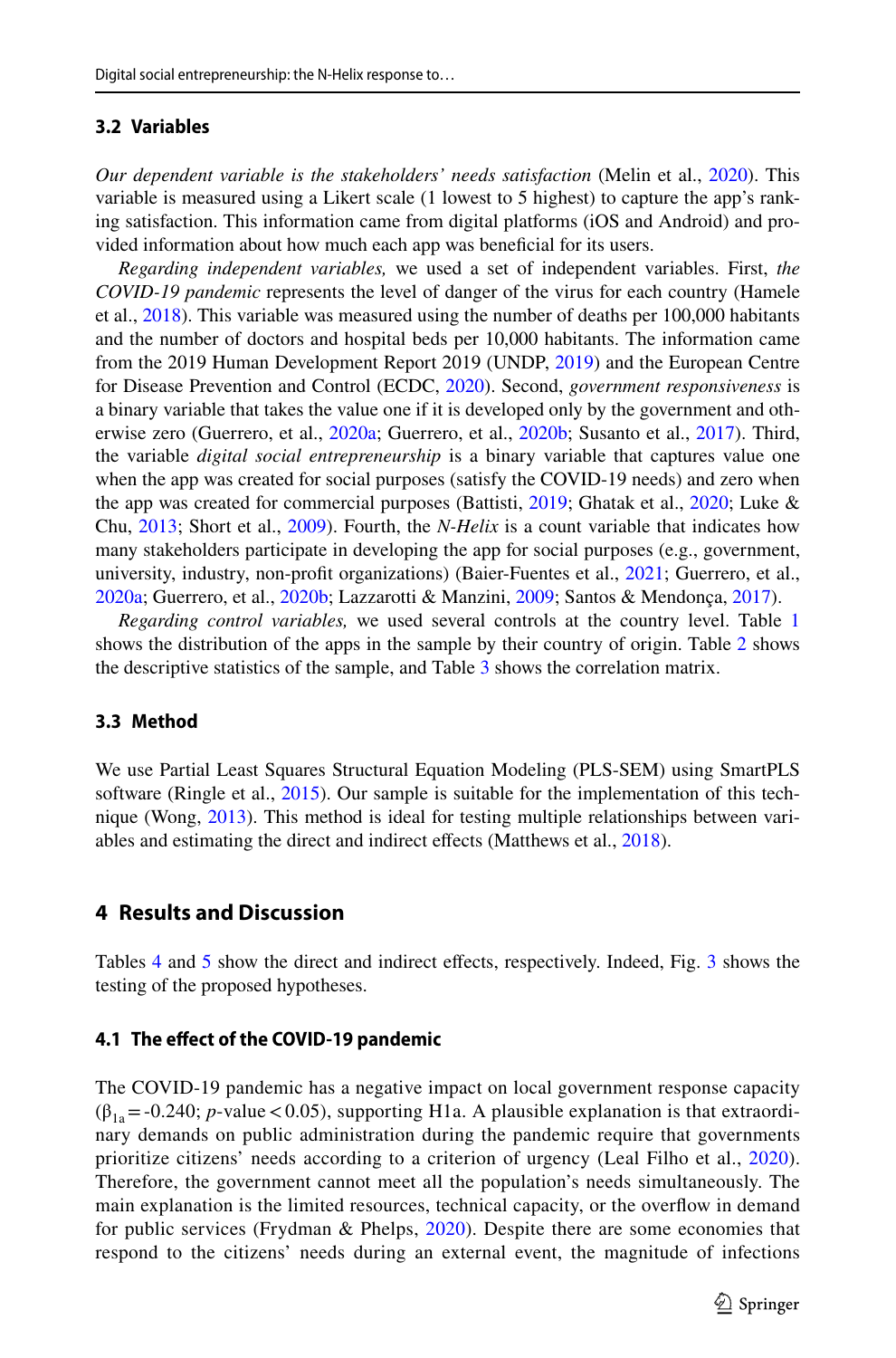<span id="page-9-0"></span>

| <b>Table 1</b> App Distribution by |
|------------------------------------|
| Country. Source: Google Play       |
| and App Store                      |

| # Country                   | <b>Total App</b>         | Govern-<br>ment<br>App | Digital<br>social<br>app | N-Helix App             |
|-----------------------------|--------------------------|------------------------|--------------------------|-------------------------|
| Germany                     | $\overline{2}$           | $\overline{0}$         | $\overline{c}$           | 2                       |
| Saudi Arabia                | 3                        | 2                      | 1                        | 1                       |
| Argentina                   | 1                        | 1                      | 0                        | 0                       |
| Armenia                     | 1                        | 1                      | 0                        | 0                       |
| Australia                   | $\overline{c}$           | 0                      | 1                        | 0                       |
| Austria                     | 1                        | 0                      | 1                        | 1                       |
| Bolivia                     | 1                        | 1                      | 0                        | 0                       |
| <b>Brazil</b>               | 1                        | 1                      | 0                        | 0                       |
| Canada                      | 6                        | 3                      | 3                        | 2                       |
| Chile                       | $\overline{\mathcal{L}}$ | 1                      | $\overline{c}$           | 0                       |
| Colombia                    | $\overline{c}$           | 1                      | 1                        | 1                       |
| Dubai                       | 1                        | 1                      | $\theta$                 | 0                       |
| <b>United Arab Emirates</b> | 1                        | 1                      | 0                        | 0                       |
| Scotland                    | 1                        | 1                      | 0                        | 0                       |
| Spain                       | 9                        | 1                      | 8                        | 3                       |
| Estonia                     | 1                        | 0                      | 1                        | 0                       |
| France                      | 1                        | 0                      | 1                        | $\mathbf{1}$            |
| Ghana                       | 1                        | 1                      | $\theta$                 | 0                       |
| Global                      | 1                        | 0                      | 1                        | 0                       |
| Netherlands                 | 3                        | 0                      | 3                        | 0                       |
| India                       | 6                        | $\overline{c}$         | $\overline{4}$           | 1                       |
| Indonesia                   | $\mathbf{1}$             | 0                      | 1                        | 1                       |
| Ireland                     | 3                        | 1                      | $\overline{c}$           | 0                       |
| Israel                      | 1                        | 0                      | 1                        | 0                       |
| Italy                       | 1                        | 1                      | $\overline{0}$           | 0                       |
| Jamaica                     | 1                        | 1                      | $\overline{0}$           | 0                       |
| Jordan                      | 1                        | 0                      | 1                        | 1                       |
| Luxemburg                   | 1                        | 0                      | 1                        | 0                       |
| Mali                        | 1                        | 1                      | 0                        | 0                       |
| Mexico                      | $\overline{4}$           | 3                      | 1                        | 0                       |
| Nepal                       | 1                        | 0                      | 1                        | 1                       |
| Pakistan                    | 1                        | 1                      | $\overline{0}$           | 0                       |
| Peru                        | 3                        | 1                      | 2                        | 0                       |
| Poland                      | $\mathbf{1}$             | 1                      | $\overline{0}$           | 0                       |
| Qatar                       | 1                        | $\overline{0}$         | 1                        | 1                       |
| <b>United Kingdom</b>       | 6                        | 0                      | 5                        | $\overline{\mathbf{4}}$ |
| Czech Republic              | 1                        | $\boldsymbol{0}$       | $\boldsymbol{0}$         | $\boldsymbol{0}$        |
| Romania                     | $\overline{c}$           | 0                      | $\mathbf{1}$             | $\boldsymbol{0}$        |
| Russia                      | 3                        | $\,1$                  | $\overline{c}$           | $\boldsymbol{0}$        |
| Switzerland                 | $\overline{c}$           | $\mathbf{1}$           | 1                        | $\,1$                   |
| Thailand                    | 1                        | $\boldsymbol{0}$       | 1                        | $\mathbf{1}$            |
| Turkey                      | 1                        | $\boldsymbol{0}$       | $\mathbf{1}$             | $\boldsymbol{0}$        |
| <b>USA</b>                  | 38                       | 5                      | 28                       | 18                      |
| Ukraine                     | $\,1$                    | $\boldsymbol{0}$       | $\mathbf{1}$             | $\mathbf{1}$            |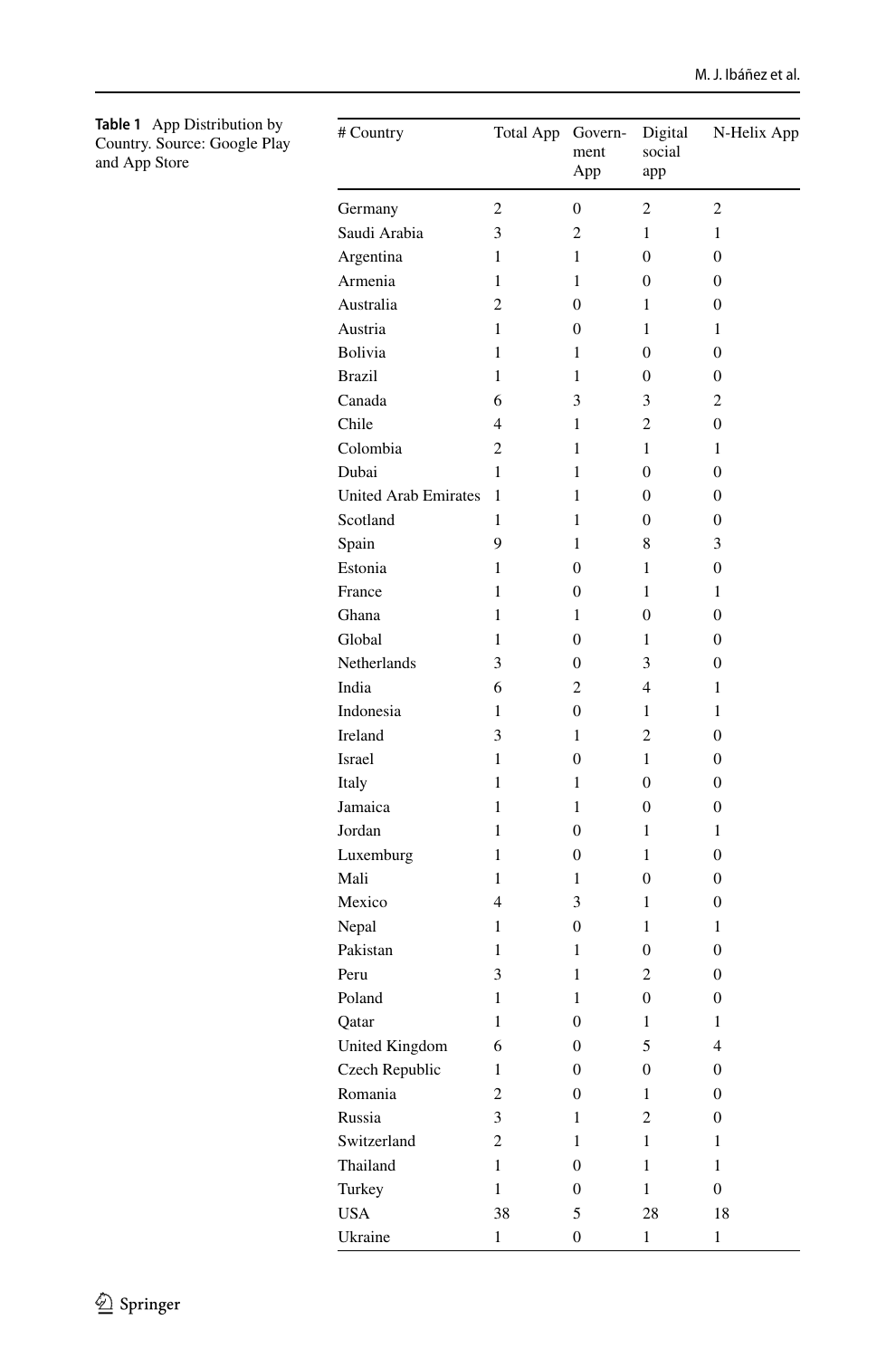|  |  |  |  |  | Digital social entrepreneurship: the N-Helix response to |
|--|--|--|--|--|----------------------------------------------------------|
|--|--|--|--|--|----------------------------------------------------------|

| <b>Table 1</b> (continued) | # Country   | Total App Govern- Digital | ment<br>App | social<br>app | N-Helix App |
|----------------------------|-------------|---------------------------|-------------|---------------|-------------|
|                            | Uruguay     |                           |             | $\theta$      | $\theta$    |
|                            | Vietnam     | 2                         | $\Omega$    | 2             | 2           |
|                            | South Korea |                           | $\Omega$    |               |             |
|                            | Japan       |                           |             | $\Omega$      | $\Omega$    |

during a pandemic overlaps the countries' capacities across the globe (Bohlken et al., [2020](#page-19-19)). Several countries prepared for a global viral/infectious outbreak because of the 2009 H1N1 pandemic (Kotalik, [2005](#page-21-5)). However, the rapid spreading of the COVID-19 pandemic and many deaths worldwide show the greater danger of this disease concerning other health crises (Krist et al., [2020](#page-21-20)). Indeed, the COVID-19 pandemic also has a negative effect on stakeholders' needs satisfaction ( $\beta_{1d} = -0.204$ ; *p*-value < 0.10), supporting H1d. The main citizens' concern is related to the lethality and the authorities' recommendations (Quinn et al., [2013;](#page-22-8) UNESCO, [2020](#page-23-8)). Given the nature of the COVID-19 pandemic, it has increased users' preference for mobile applications developed by institutions with a good reputation (Mahajan et al., [2020](#page-21-1)). As a result, the population demands the assessment of apps related to the COVID-19 pandemic. We do not find strong evidence to support the effect of the COVID-19 pandemic on N-Helix (H1b) and DSE (H1c). The model shows a significant indirect effect related to the intensity of the COVID-19 pandemic and the involvement of N-Helix in the development of DSE (see Table [5](#page-14-0)). During an exogenous event, government authorities control decisions and resources related to the exogenous event (Mahajan et al., [2020](#page-21-1)). In this COVID-19 pandemic, governments and global organizations have called for respecting the restrictions imposed and following only information and communication from official sources (UNESCO, [2020\)](#page-23-8). Given these restrictions, the government controls but also stimulates the collaboration of public and private organizations.

### **4.2 N‑Helix confguration in times of the COVID‑19 pandemic**

Our results show a negative relationship between government responsiveness and the N-Helix collaboration ( $\beta_2 = -0.381$ ; *p*-value < 0.01), supporting H2. The plausible explanation is that a decrease in the government's response capacity to exogenous events (e.g., the COVID-19 pandemic) generates an increase in the collaboration of multiple actors (e.g., universities, research organizations, industries, social organizations). In this scenario, N-Helix agents will detect the governments' limitations and the population's needs. Based on this information, N-Helix agents will collaborate to develop initiatives to satisfy the population's needs and transfer knowledge to respond to them. In the COVID-19 pandemic case, N-Helix is looking to use digital resources to help track, monitor, and follow-up infected individuals and provide multiple types of supports (Apple, [2020a](#page-19-18)). The collaboration among N-Helix agents helps fll societal needs and bring high-level innovations within a global solidarity scenario oriented to address the COVID-19 pandemic (Banskota et al., [2020;](#page-19-8) Mahajan et al., [2020](#page-21-1); WHO, [2020a](#page-23-10)).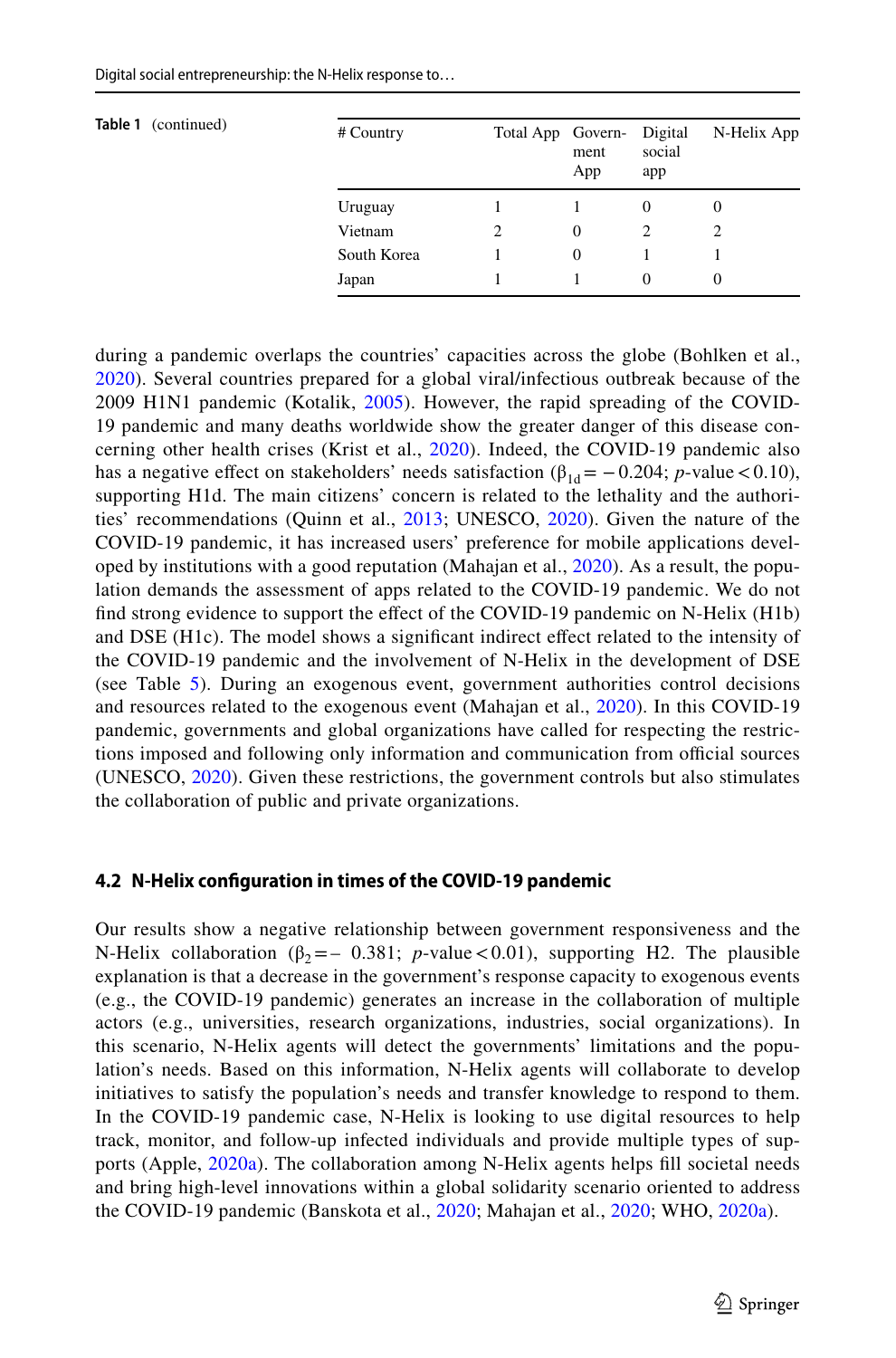<span id="page-11-0"></span>

| Table 2 Descriptive statistics |                                              |
|--------------------------------|----------------------------------------------|
| /ariables                      | Aeasures                                     |
| COVID-19 pandemic              | Number of hospital beds per 10,000 habitants |

| Variables                        | Measures                                                                                                                                              | Source                                                                       | Mean S.D |       |
|----------------------------------|-------------------------------------------------------------------------------------------------------------------------------------------------------|------------------------------------------------------------------------------|----------|-------|
| COVID-19 pandemic                | Number of hospital beds per 10,000 habitants<br>Number of doctors per 10,000 habitants                                                                | Human development report 37.00 25.00<br>Human development report 25.68 10.53 |          |       |
|                                  | Number of deaths per 100.000 habitants                                                                                                                | Disease Prevention and<br>European Centre for<br>Control                     | 32.05    | 20.88 |
| Gov responsiveness               | A binary variable takes the value one if the app is developed only by the government and zero Google Play and App Store<br>otherwise                  |                                                                              | 0.31     | 0.46  |
| N-Helix                          | Count variable that indicates how many stakeholders participate in the development of the app Google Play and App Store $1.40$<br>for social purposes |                                                                              |          | 0.69  |
| Digital social entrepreneurship  | A binary variable that captures value one when the app was created for social purposes and<br>zero when it was created for commercial purposes        | Google Play and App Store                                                    | 0.65     | 0.48  |
| Stakeholders' needs satisfaction | A Likert scale (1 lowest to 5 highest) to captures the users' ranking satisfaction per app                                                            | Google Play and App Store 3.11 1.72                                          |          |       |
|                                  |                                                                                                                                                       |                                                                              |          |       |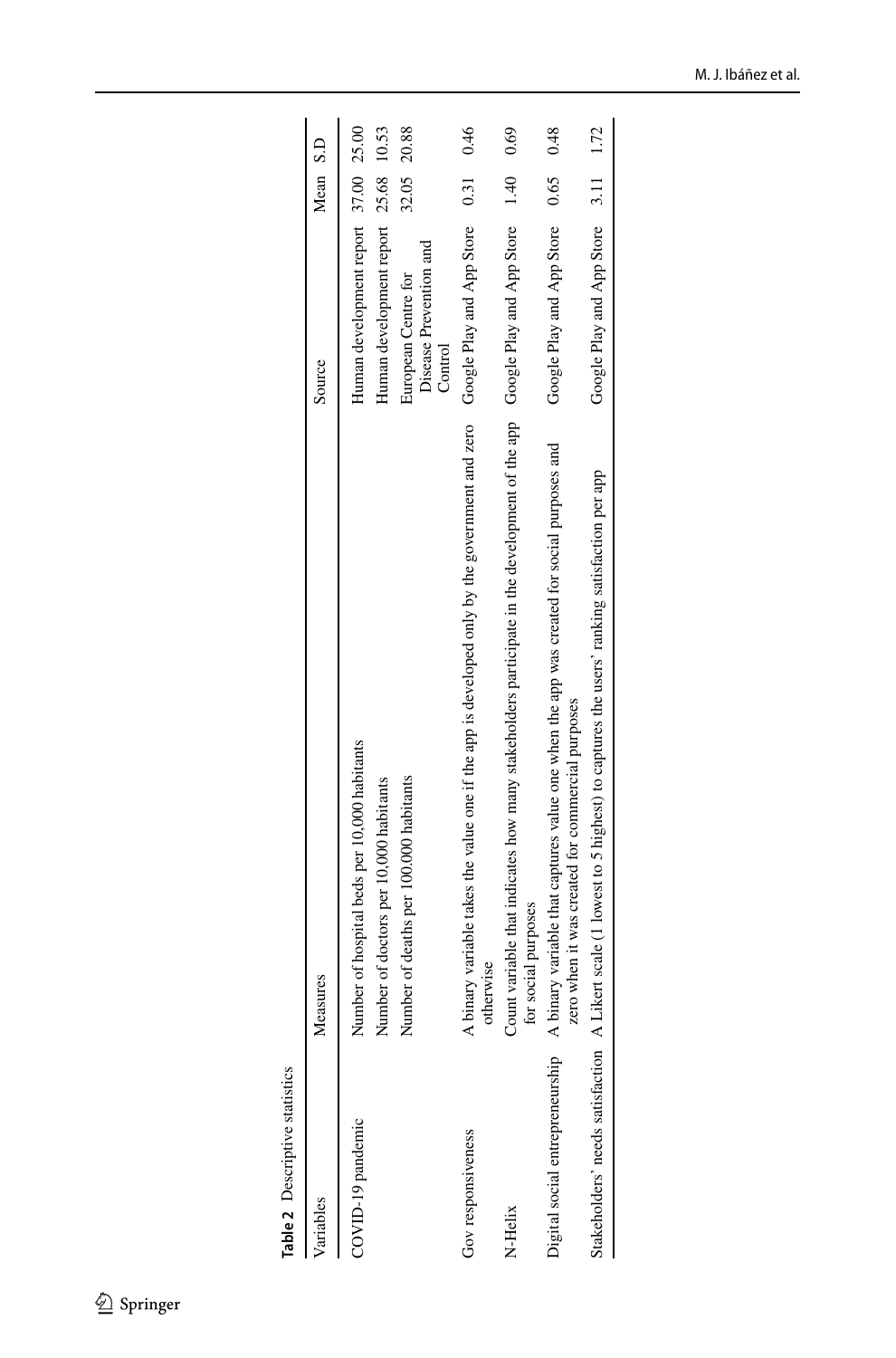|                                              | COVID-19 pandemic | Gov responsiveness | N-Helix    | Digital social entrepre-<br>neurship | Stakeholders'<br>needs satisfac-<br>tion |
|----------------------------------------------|-------------------|--------------------|------------|--------------------------------------|------------------------------------------|
| COVID-19 pandemic                            | 1.000             |                    |            |                                      |                                          |
| Gov responsiveness                           | $-0.240**$        | 1.000              |            |                                      |                                          |
| N-Helix                                      | 0.122<br>0.138    | $-0.389***$        | 1.000      |                                      |                                          |
| Digital social entrepreneurship              |                   | $-0.325***$        | $0.569***$ | 1.000                                |                                          |
| Stakeholders' needs satisfaction             | $-0.180$          | 0.192***           | 0.125      | $0.149*$                             | 1.000                                    |
| 5/0.01<br>*/**** Significance level 0.1/0.05 |                   |                    |            |                                      |                                          |

<span id="page-12-0"></span>**Table 3** Correlation matrix

Table 3 Correlation matrix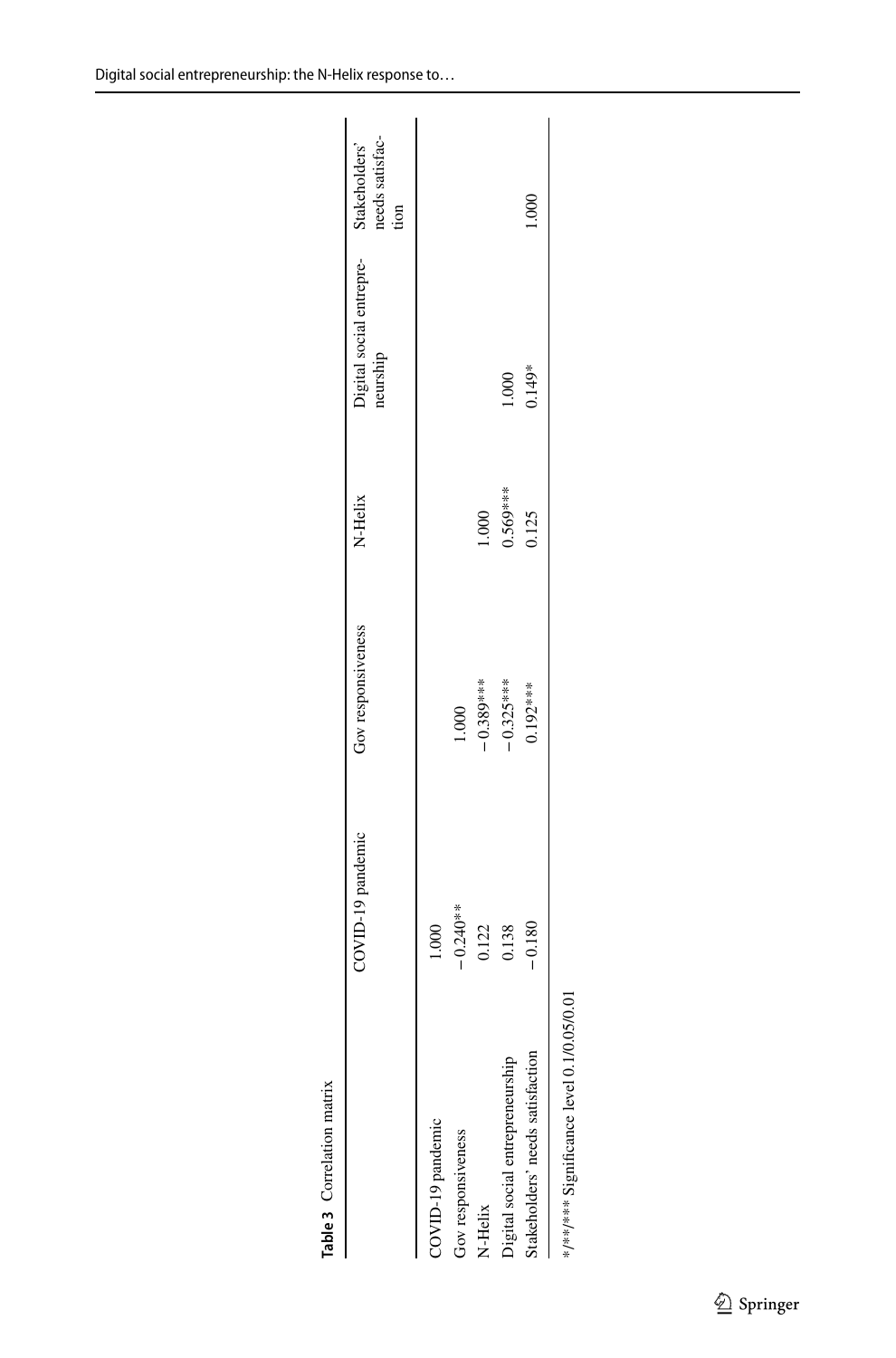#### <span id="page-13-0"></span>**Table 4** PLS-SEM model results

| Measures                                                                       | Mean      | S.D  |
|--------------------------------------------------------------------------------|-----------|------|
| <b>Path Coefficients</b>                                                       |           |      |
| COVID-19 pandemic $\rightarrow$ Gov responsiveness                             | $0.24**$  | 0.11 |
| COVID-19 pandemic $\rightarrow$ N-Helix                                        | 0.03      | 0.10 |
| $COVID-19$ pandemic $\rightarrow$ Digital social entrepreneurship              | 0.07      | 0.09 |
| $COVID-19$ pandemic $\rightarrow$ Stakeholders' needs satisfaction             | $0.20*$   | 0.12 |
| Gov responsiveness $\rightarrow$ N-Helix                                       | $0.38***$ | 0.05 |
| $N$ -Helix $\rightarrow$ Digital social entrepreneurship                       | $0.56***$ | 0.10 |
| Digital social entrepreneurship $\rightarrow$ Stakeholders' needs satisfaction | $0.18**$  | 0.09 |
| R-Square                                                                       |           |      |
| Gov responsiveness                                                             | 0.06      | 0.05 |
| N-Helix                                                                        | $0.15***$ | 0.03 |
| Digital social entrepreneurship                                                | $0.33***$ | 0.10 |
| Stakeholders' needs satisfaction                                               | 0.06      | 0.05 |
| <b>Total Effects</b>                                                           |           |      |
| COVID-19 pandemic $\rightarrow$ Gov responsiveness                             | $0.24**$  | 0.11 |
| COVID-19 pandemic $\rightarrow$ N-Helix                                        | 0.12      | 0.10 |
| $COVID-19$ pandemic $\rightarrow$ Digital social entrepreneurship              | 0.14      | 0.09 |
| COVID-19 pandemic → Stakeholders' needs satisfaction                           | 0.18      | 0.12 |
| Gov responsiveness $\rightarrow$ N-Helix                                       | $0.38***$ | 0.05 |
| Gov responsiveness $\rightarrow$ Digital social entrepreneurship               | $0.21***$ | 0.05 |
| Gov responsiveness $\rightarrow$ Stakeholders' needs satisfaction              | $0.04*$   | 0.02 |
| $N$ -Helix $\rightarrow$ Digital social entrepreneurship                       | $0.56***$ | 0.10 |
| $N$ -Helix $\rightarrow$ Stakeholders' needs satisfaction                      | $0.10*$   | 0.05 |
| Digital social entrepreneurship $\rightarrow$ Stakeholders' needs satisfaction | $0.18**$  | 0.09 |

\*/\*\*/\*\*\* Signifcance level 0.1/0.05/0.01

### **4.3 Digital social entrepreneurship as a response to the COVID‑19 pandemic**

Our results show that N-Helix is positively related to creating DSE ( $\beta_{3a}$ =0.560; p-value <0.01), supporting H3a. The analyzed N-Helix collaborations are related to developing, updating, and maintaining digital applications related to the COVID-19 pandemic. As DSE represents a way to respond to the COVID-19 pandemic, most digital applications have been developed using private–public donations (WHO, [2020a](#page-23-10)). This altruistic funding system allows apps to be accessed and used free of charge by multiple users regardless of their economic situation or geographic location. The N-Helix partnerships are primarily motivated by the social purpose of supporting multiple users during the COVID-19 pandemic. Regarding the users' needs satisfaction, the results show the positive effect of DSE on stakeholders' needs satisfaction ( $\beta_{3b}$ =0.177; *p*-value <0.05), supporting H3b. These results show some insights into the benefts captured by the apps' users during the COVID-19 pandemic. A plausible explanation could be that the users have access to multiple solutions to their needs that they could not obtain by other means during the pandemic times (Chesbrough & Di Minin, [2014](#page-19-16)). Therefore, in times of pandemic, digital entrepreneurial initiatives' social orientation represents the mechanism to access free supports to satisfy their stakeholders' needs (Liao et al., [2020](#page-21-15)). Table [5](#page-14-0) also shows a positive indirect efect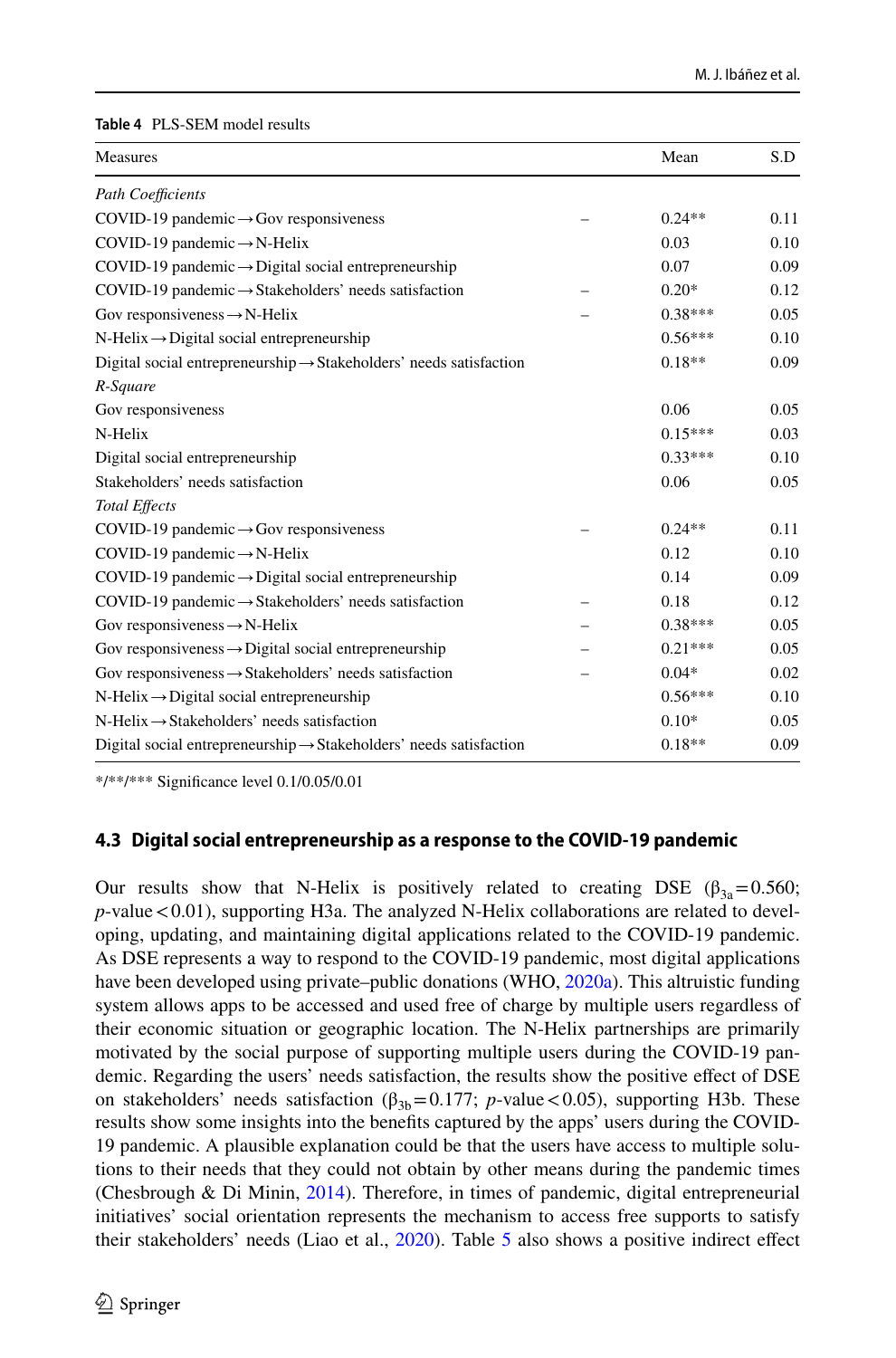| Measures                                                                                                                                   | Mean              | S.D               |
|--------------------------------------------------------------------------------------------------------------------------------------------|-------------------|-------------------|
| Specific Indirect Effects                                                                                                                  |                   |                   |
| COVID-19 pandemic → Gov responsiveness → N-Helix                                                                                           | $0.09**$          | 0.04              |
| $\text{COVID-19}$ pandemic $\rightarrow$ Gov responsiveness $\rightarrow$ N-Helix $\rightarrow$ Digital social entrepreneurship            | $0.05**$          | 0.03              |
| $\text{COVID-19}$ pandemic $\rightarrow$ N-Helix $\rightarrow$ Digital social entrepreneurship                                             | 0.02              | 0.06              |
| ial entrepreneurship  islakeholders' needs satisfaction<br>COVID-19 pandemic -> Digital soc                                                | $\overline{0.01}$ | 0.02              |
| COVID-19 pandemic-+Gov responsiveness-+N-Helix-+Digital social entrepreneurship-+Stakeholders' needs<br>satisfaction                       | 0.01              | $\overline{0.01}$ |
| $COVID-19$ pandemic $\rightarrow$ N-Helix $\rightarrow$ Digital social entrepreneurship $\rightarrow$ Stakeholders' needs satisfaction     | 0.00              | 0.01              |
| Ī<br>Gov responsiveness $\rightarrow$ N-Helix $\rightarrow$ Digital social entrepreneurship                                                | $0.21***$         | 0.05              |
| I<br>Gov responsiveness $\rightarrow$ N-Helix $\rightarrow$ Digital social entrepreneurship $\rightarrow$ Stakeholders' needs satisfaction | $0.04*$           | 0.02              |
| N-Helix -> Digital social entrepreneurship -> Stakeholders' needs satisfaction                                                             | $0.10*$           | 0.05              |
| Total Indirect Effects                                                                                                                     |                   |                   |
| COVID-19 pandemic -> N-Helix                                                                                                               | $0.09**$          | 0.04              |
| COVID-19 pandemic -> Digital social entrepreneurship                                                                                       | 0.07              | 0.06              |
| COVID-19 pandemic -> Stakeholders' needs satisfaction                                                                                      | 0.02              | 0.02              |
| Ī<br>Gov responsiveness -> Digital social entrepreneurship                                                                                 | $0.21***$         | 0.05              |
| $\overline{\phantom{a}}$<br>Gov responsiveness $\rightarrow$ Stakeholders' needs satisfaction                                              | $0.04*$           | 0.02              |
| N-Helix  is Stakeholders' needs satisfaction                                                                                               | $0.10*$           | 0.05              |
|                                                                                                                                            |                   |                   |

<span id="page-14-0"></span>**Table 5** PLS-SEM model results–indirect efects

Table 5 PLS-SEM model results-indirect effects

Digital social entrepreneurship: the N-Helix response to…

\*/\*\*/\*\*\* Significance level 0.1/0.05/0.01 \*/\*\*/\*\*\* Signifcance level 0.1/0.05/0.01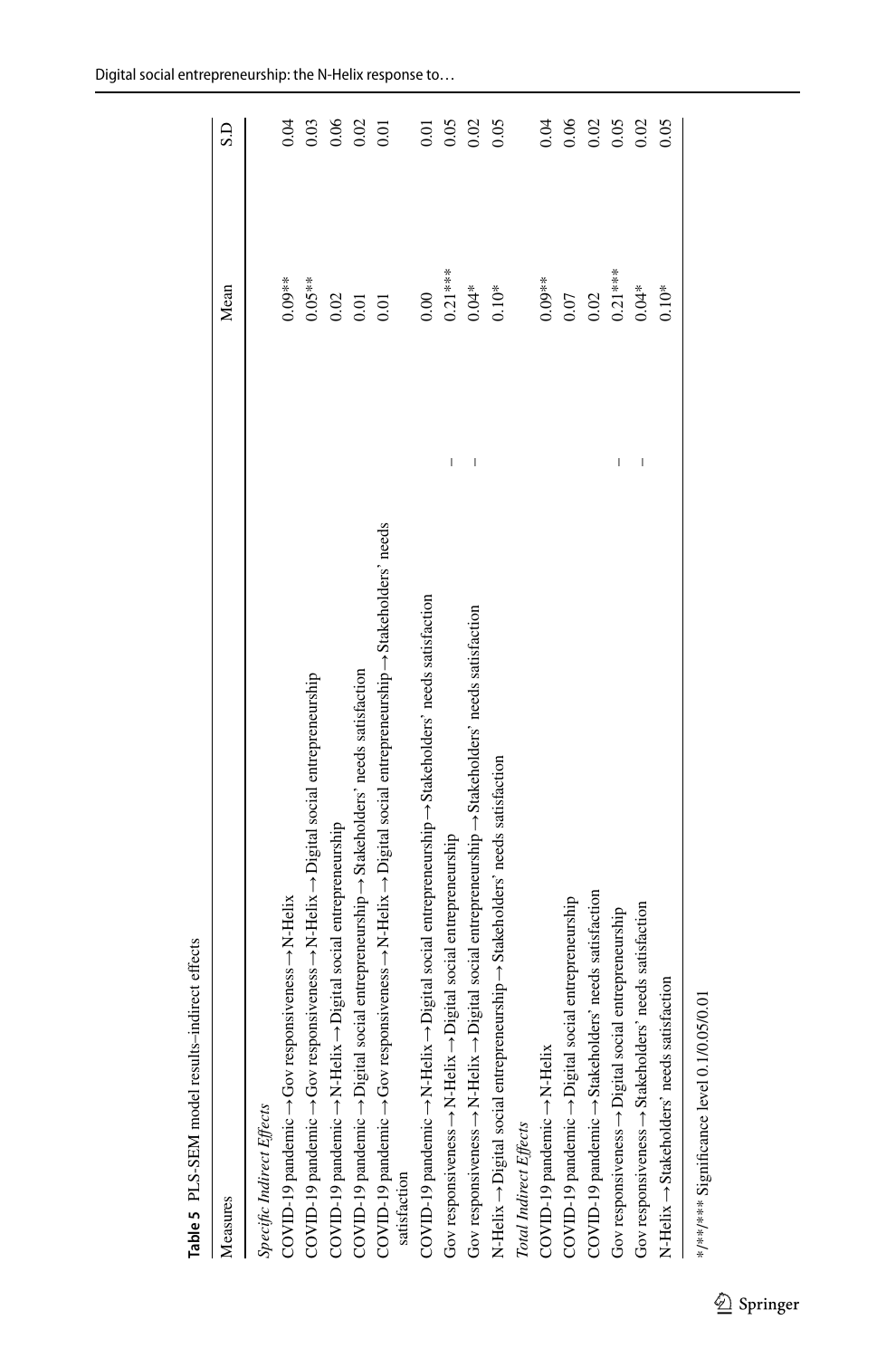

represents a non-significant relationship

<span id="page-15-0"></span>**Fig. 3** Hypothesis testing. *Source* Authors

between the N-Helix and the stakeholders' needs satisfaction through DSE ( $\beta_{3c}$  = 0.099;  $p$ -value  $< 0.10$ ), supporting H3c. As a result of the sharing of resources, capabilities, reputations, and risks among multiple agents (universities, businesses, non-governmental organizations, and government), the N-Helix developers legitimized DSE. Therefore, DSE is the vehicle through N-Helix agents that contribute to users' confdence and needs satisfaction. In this view, the N-Helix DSE added value through joint innovative and entrepreneurial initiatives to improve multiple stakeholders' satisfaction (Cunningham et al., [2018\)](#page-19-20). Therefore, we assume a mediation efect of DSE in the relation between N-Helix and stakeholders' satisfaction.

# **5 Conclusion**

This study examined the relationship between N-Helix collaboration and DSE due to the government's limited capacity to respond to the stakeholders' needs satisfaction related to exogenous events (e.g., economic crises, natural disasters, pandemics). We propose a conceptual framework that was tested with 130 apps related to the COVID-19 pandemic provided by Google Play and App Store from March 2020 to July 2020. Our model shows adequate measures of ft and supports our hypotheses.

An exogenous event like the COVID-19 pandemic reduces the government's ability to respond and, in turn, produces a decrease in stakeholder satisfaction. A decline in agile government responsiveness stimulates the formation of N-Helix collaborations that act as support entities during exogenous events to serve stakeholders who have fallen beyond the state's reach. Since a good part of the N-Helix initiatives pursues altruistic purposes for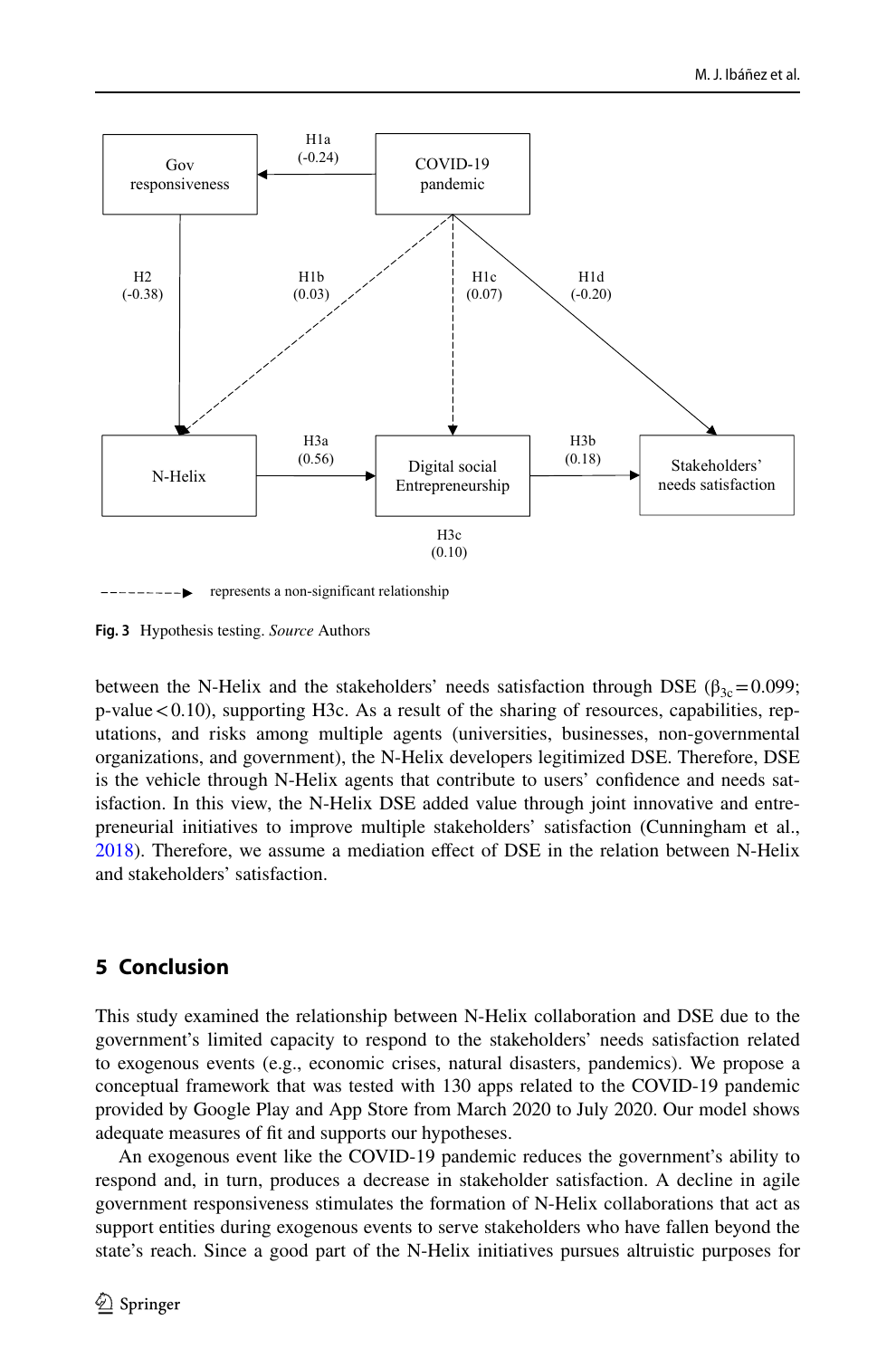transferring technology, knowledge, and innovation to the most vulnerable or neglected sectors, we found a positive relationship between N-Helix initiatives' formation and DSE. Also, DSE positively infuences stakeholder satisfaction and acts as a mediator between N-Helix initiatives and higher stakeholder satisfaction. Our results show that N-Helix initiatives, mainly DSE, function as catalysts of knowledge transfer and innovation for stakeholder satisfaction when the government cannot meet the population's needs. In this sense, exogenous global scope events, such as the COVID-19 pandemic, stimulate the emergence of social initiatives intensive in innovation and high-value creation through the need for support from governmental institutions to face these situations.

#### **5.1 Implications for academics**

Based on our results, we contribute to three ongoing academic debates. *The frst academic debate is related to the stakeholder theory.* Our results show that N-Helix collaborations have emerged as an agile response to meet stakeholder needs in the context of an exogenous event, supporting the government in areas it cannot achieve (Demircioglu & Audretsch, [2020](#page-20-10); Frydman & Phelps, [2020](#page-20-0)). During exogenous events, users demand more support services, testing and pressuring the capacity of government, industries, universities, and civil society, and the entire entrepreneurial eco-system in general (Miao et al., [2021;](#page-22-17) Prasad Das & Nundy, [2020;](#page-22-18) Quinn et al., [2013\)](#page-22-8). N-Helix collaborations through DSE provided innovation/technology-based solutions to improve users' quality of life during the coronavirus restrictions (Del Giudice et al., [2017;](#page-19-7) Goss, [2005;](#page-20-18) Ratten, [2018](#page-22-16)). This study has evidenced the close relationship between N-Helix collaborations, DSE, and stakeholder satisfaction. Like Caiazza et al.  $(2020)$  $(2020)$ , the DSE represents a catalyst between opportunities that arise during an exogenous event and knowledge/technology transfer. In this assumption, N-Helix collaborations generate social/health impacts, promote agile DSE solutions, and increase stakeholder satisfaction. The study shows that the phenomenon of DSE created under the umbrella of N-Helix collaborations opens a new window of research opportunities to enrich the stakeholder theory by including a contingent approach (e.g., the analysis of exogenous events like a crisis, pandemics, natural disasters), as well as the generation/spread of accessible open innovations at large scale.

*The second academic debate is related to digital entrepreneurship and social entrepreneurship literature.* The intersection between digital technologies, societal needs, and entrepreneurship opens up a new edge in analyzing how society can address the challenges of exogenous events like the COVID-19 pandemic (Battisti, [2019\)](#page-19-6). N-Helix collaborations through DSE have endorsed a solidarity-technology-based economy (Iqbal et al., [2018;](#page-21-2) Saiz-Álvarez & Palma-Ruiz, [2019\)](#page-22-12). Indeed, our results show how the coincidence between SE, DE, and N-Helix collaborations has globally supported health, social, economic, and emotional needs (Minshall et al., [2008;](#page-22-13) United Nations, [2020a,](#page-23-13) [2020b](#page-23-6)). This study contributes to entrepreneurship, innovation, and management literature by offering the DSE new approach that could reduce the number of vulnerable groups and generate large-scale implications for solving social needs worldwide during exogenous events (e.g., the COVID-19 pandemic). Related to open innovation literature (Chesbrough & Di Minin,  $2014$ ), DSE also represents a vehicle to generate accessible innovations for social purposes, as well as a better understanding of how global solidarity enables the spread of knowledge, technologies, and digital solutions to deal global exogenous events (e.g., the COVID-19 pandemic). Indeed,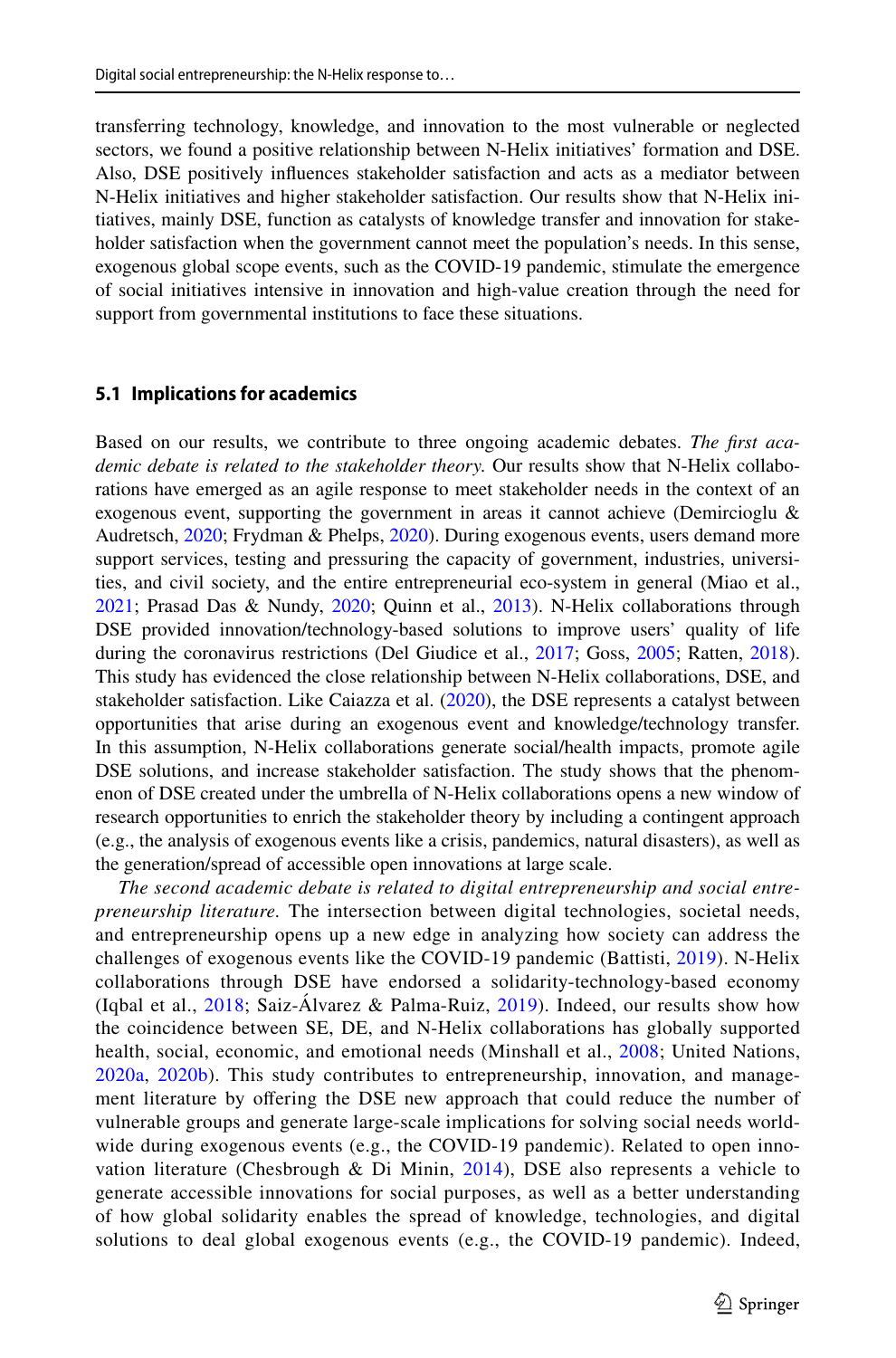future research should study in-depth the multiple efforts, challenges, and tensions associated with the development of these DSEs through N-Helix agents (Siegel  $\&$ Guerrero, [2021\)](#page-23-5).

*The third academic debate is related to N-Helix collaborations*, results show that the government's inability to address the social needs arising from an exogenous event such as the COVID-19 pandemic motivates the confguration of N-Helix collaborations among multiple agents (Battisti, [2019](#page-19-6); Marceau, [2002](#page-21-14)). N-Helix collaborations facilitate the creation of knowledge/technology-intensive initiatives and beneft from innovation eco-systems to create social impact through DSE (Del Giudice et al., [2017;](#page-19-7) Galvao et al., [2019](#page-20-9)). N-Helix collaborations faced multiple tensions and challenges to successfully integrate DSE in the adverse conditions arising from the COVID-19 scenario. Concretely, results show that the COVID-19 pandemic infuences the N-Helix DSE's creation and the agile government responsiveness. N-Helix collaborations occur spontaneously in uncertain conditions triggered by the quality of coverage/response to the government's actions (Friedman et al., [2020\)](#page-20-15). This study contributes by exposing the emergence of DSE due to N-Helix collaboration and extending the notion of the quadruple helix approach (Carayannis & Rakhmatullin, [2014](#page-19-0)). The intersection between N-Helix collaborations and DSE has a signifcant positive impact on achieving various stakeholders' satisfaction. The explanation is that DSE provides open knowledge-intensive solutions to complex social problems. From this perspective, stakeholders can beneft from N-Helix cooperation by accessing innovative, entrepreneurial, and digital solutions. Given the N-Helix agents' capabilities, DSE is an efficient alternative where the government has limited resources/capabilities to overcome exogenous events.

### **5.2 Implications for N‑Helix agents and stakeholders**

Two implications emerge from our results. *For N-Helix agents,* we provide insights into the global impact of DSE (apps) developed by N-Helix actors to satisfy the stakeholders' COVID-19 pandemic needs. It is a relevant demonstration and legitimization about how the N-Helix collaborations could redefne economic and social agendas post-pandemic. For instance, during the 2008 fnancial recession, European policymakers decided to foster quadruple helix collaborations. In this vein, post-COVID-19 pandemic, policy-makers may foster DSE as an alternative to face the challenges in the new socio-economic confguration. N-Helix and DSE have positively satisfed the stakeholders' needs, implies that this type of initiative shows good performance and is desirable for society, considering the context of an exogenous event. Based on the 2018 fnancial crisis lessons, governments may learn to increase their capacity to respond to crises by engaging N-Helix collaborations, which could alleviate the state's burden and make better use of public resources. *For stakeholders*, we provide insights into the societal benefts of digital, innovative, and entrepreneurial initiatives developed by N-Helix actors. It reinforces and raises the many agents' participation in actions to support societal and economic recovery post-COVID-19 pandemic or another exogenous event (e.g., natural disasters). N-Helix stakeholders can beneft from knowledge/ technology transfer by accessing better resources to generate a more signifcant impact in their digital social initiatives (Carayannis & Campbell,  $2010$ ; Kolesnikov et al., [2019\)](#page-21-11). DSE could globally help vulnerable groups by improving the well-being and generating high-value social impacts through collaboration among multiple actors.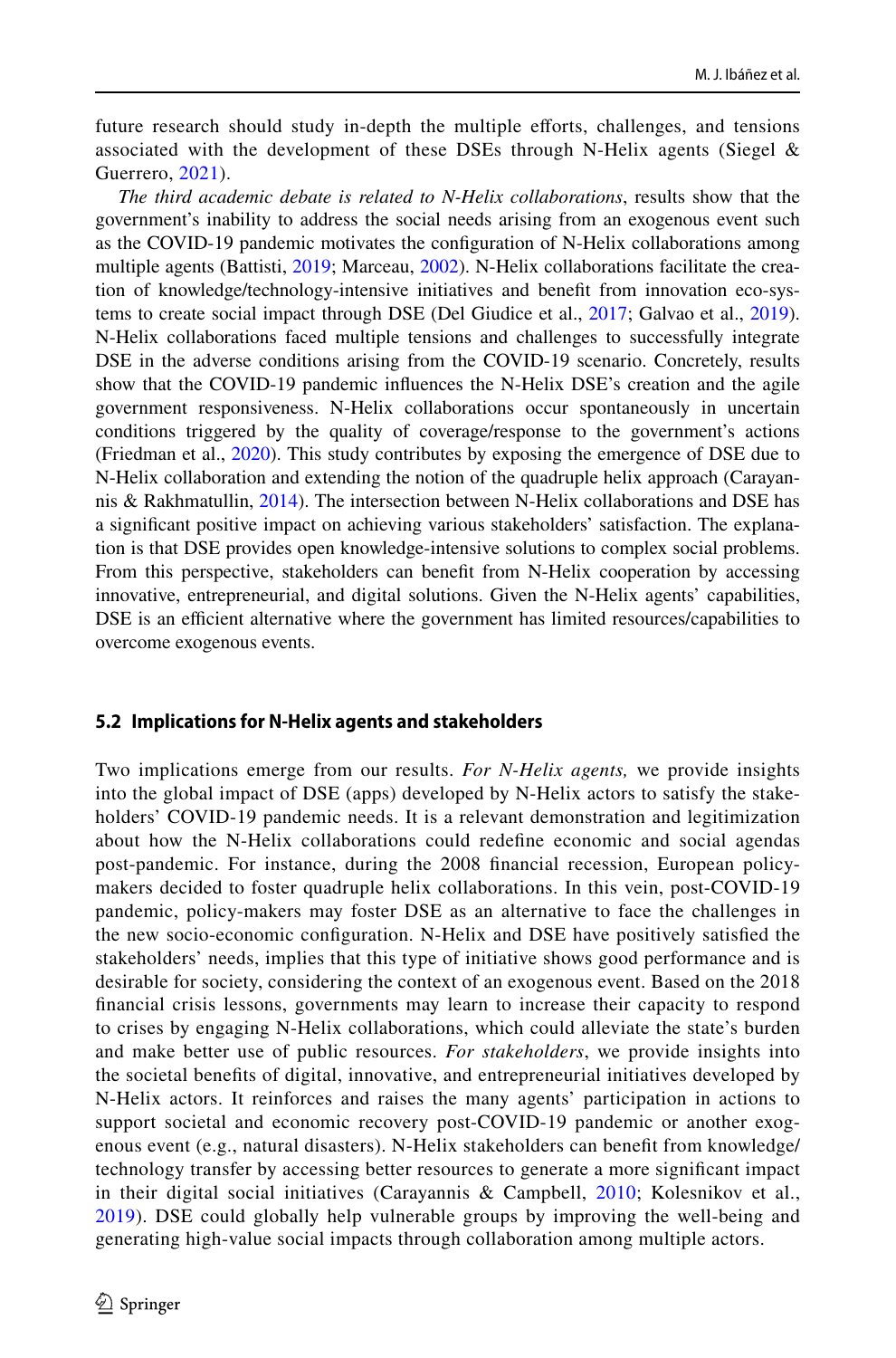#### **5.3 Limitations and research agenda**

Our study has some limitations that represent opportunities for future research. *The frst limitation* is related to the size of our sample. We are studying an exogenous phenomenon in real-time (e.g., the COVID-19 pandemic). Therefore, our sample was conditioned to the number of applications created during our period of analysis. A natural extension of this study is collecting data during the months associated with the COVID-19 pandemic. *The second limitation* is related to stakeholders' satisfaction measurement. The users' rating is voluntary. It explains why the total number of downloads is not the same as the number of users' rates. A natural extension demands new objective/subjective metrics that capture users' satisfaction and feedback. *The third limitation* is related to environmental conditions. Although country-level conditions control us, the country level demands in-depth analysis. By increasing the sample size, we hope to extend this analysis.

Future research could adopt a multidisciplinary theoretical approach (e.g., focusing on N-Helix social initiatives' value creation, as Guerrero, et al., [2020b](#page-20-14) and Siegel & Guerrero, [2021](#page-23-5) suggested). *First, strategic management literature ofers* interesting conceptual approaches like resource-based view, knowledge management, and complexity approaches to understanding how, in challenging times, N-Helix collaborations are strategically confgured in terms of share resources/capabilities, defne the strategies agilely, manage conficts/ tensions agilely, and manage intellectual outcomes that are generated via DSEs. *Second,*  economic and political science literature offers interesting conceptual approaches in terms of socio-economic responses/impacts of exogenous events and how the government strategically manages internal crises generated by external crises. *Third, entrepreneurship literature ofers* multiple lenses to understand motivations, decision-making processes among entrepreneurs and N-Helix agents (including the convergence between entrepreneurial and innovation eco-system agents), the DSE's evolutive trajectory, and confguration of a new digital-social-entrepreneurial identify. *Third, innovation literature ofers* interesting approaches to understanding technology and knowledge processes among N-Helix collaboration in challenging times, such as intellectual protection, knowledge transfer, and knowl-edge commercialization (Hayter & Link, [2021;](#page-20-21) Siegel & Guerrero, [2021\)](#page-23-5).

Future research represents an opportunity to continue discussing the DSE challenges, what they are, how stakeholders face them, and how these can be implemented in a post-COVID-19 scenario. This research also suggests a provocative discussion regarding the potential dual impacts (positive and negative) of DSE in society. We hope to encourage academic debate regarding new conceptual/empirical trends in DSE and N-Helix collaborations' contributions in uncertain times.

**Acknowledgement** Sebastián Barros-Celume, María J. Ibáñez, and Claudia F. Yáñez-Valdés acknowledge the fnancial support during her PhD studies from the Facultad de Economía y Negocios at the Universidad del Desarrollo in Chile.

**Open Access** This article is licensed under a Creative Commons Attribution 4.0 International License, which permits use, sharing, adaptation, distribution and reproduction in any medium or format, as long as you give appropriate credit to the original author(s) and the source, provide a link to the Creative Commons licence, and indicate if changes were made. The images or other third party material in this article are included in the article's Creative Commons licence, unless indicated otherwise in a credit line to the material. If material is not included in the article's Creative Commons licence and your intended use is not permitted by statutory regulation or exceeds the permitted use, you will need to obtain permission directly from the copyright holder. To view a copy of this licence, visit [http://creativecommons.org/licenses/by/4.0/.](http://creativecommons.org/licenses/by/4.0/)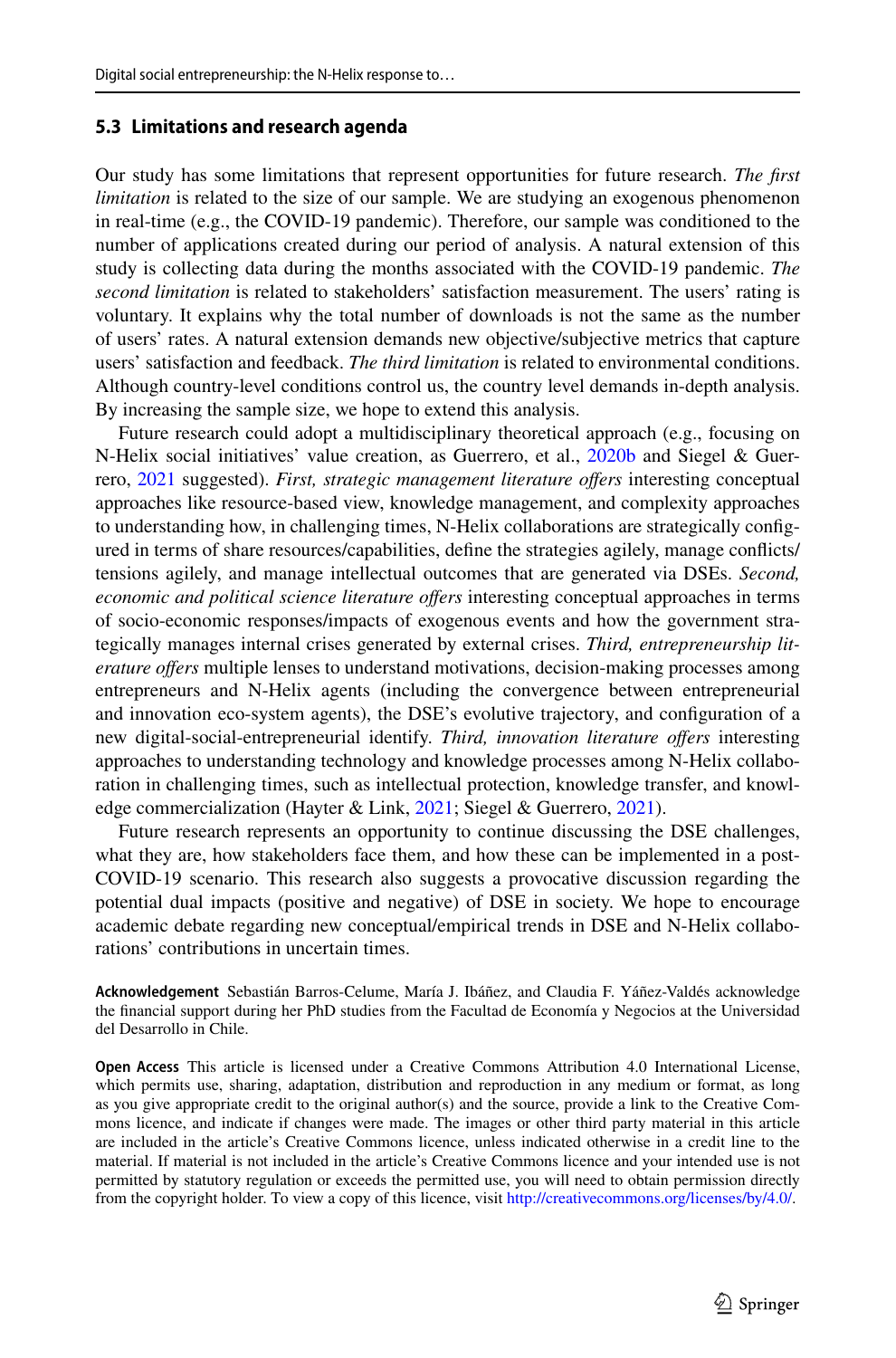# **References**

- <span id="page-19-18"></span>Apple. (2020a). Apple and Google join forces to develop contact-tracking technology against COVID-19.<br>Newsroom. https://www.apple.com/cl/newsroom/2020/04/apple-and-google-partner-on-covid-19[https://www.apple.com/cl/newsroom/2020/04/apple-and-google-partner-on-covid-19](https://www.apple.com/cl/newsroom/2020/04/apple-and-google-partner-on-covid-19-contact-tracing-technology/) [contact-tracing-technology/](https://www.apple.com/cl/newsroom/2020/04/apple-and-google-partner-on-covid-19-contact-tracing-technology/)
- <span id="page-19-4"></span>Apple. (2020b). iTunes Preview. App Store. [https://apps.apple.com/us/genre/mobile-software-applications/](https://apps.apple.com/us/genre/mobile-software-applications/id36) [id36](https://apps.apple.com/us/genre/mobile-software-applications/id36)
- <span id="page-19-10"></span>Baier-Fuentes, H., Guerrero, M., & Amorós, J. E. (2021). Does triple helix collaboration matter for the early internationalisation of technology-based frms in emerging Economies? *Technological Forecasting and Social Change, 163*, 120439.
- <span id="page-19-8"></span>Banskota, S., Healy, M., & Goldberg, E. M. (2020). 15 Smartphone apps for older adults to use while in isolation during the COVID-19 pandemic. *The Western Journal of Emergency Medicine, 21*(3), 514– 525.<https://doi.org/10.5811/westjem.2020.4.47372>.
- <span id="page-19-11"></span>Bărbulescu, O., & Constantin, C. P. (2019). Sustainable growth approaches: Quadruple helix approach for turning brașov into a startup city. *Sustainability*. [https://doi.org/10.3390/su11216154.](https://doi.org/10.3390/su11216154)
- <span id="page-19-2"></span>Barnes, M., & Sax, P. E. (2020). Challenges of "Return to Work" in an Ongoing Pandemic. *New England Journal of Medicine, 383*(8), 779–786. [https://doi.org/10.1056/NEJMsr2019953.](https://doi.org/10.1056/NEJMsr2019953)
- <span id="page-19-6"></span>Battisti, S. (2019). Digital Social Entrepreneurs as Bridges in Public-Private Partnerships. *Journal of Social Entrepreneurship, 10*(2), 135–158. [https://doi.org/10.1080/19420676.2018.1541006.](https://doi.org/10.1080/19420676.2018.1541006)
- <span id="page-19-15"></span>Berger, I. E., Cunningham, P. H., & Drumwright, M. E. (2004). Social Alliances: Company/Nonproft Collaboration. *California Management Review, 47*(1), 58–90. <https://doi.org/10.2307/41166287>.
- <span id="page-19-19"></span>Bohlken, J., Schömig, F., Lemke, M. R., Pumberger, M., & Riedel-Heller, S. G. (2020). COVID-19 Pandemic: Stress Experience of Healthcare Workers - A Short Current Review. *Psychiatrische Praxis, 47*(4), 190–197. [https://doi.org/10.1055/a-1159-5551.](https://doi.org/10.1055/a-1159-5551)
- <span id="page-19-17"></span>Bonaccorsi, A., & Piccaluga, A. (1994). A theoretical framework for the evaluation of university-industry relationships. *R&D Management, 24*(3), 229–247. [https://doi.org/10.1111/j.1467-9310.1994.tb008](https://doi.org/10.1111/j.1467-9310.1994.tb00876.x) [76.x](https://doi.org/10.1111/j.1467-9310.1994.tb00876.x).
- <span id="page-19-13"></span>Brannback, M., Carsrud, A., Jr., & N. K., & Elfving, J. . (2008). Challenging the triple helix model of regional innovation systems: A venture-centric model. *International Journal of Technoentrepreneurship, 1*(3), 257. [https://doi.org/10.1504/IJTE.2008.020539.](https://doi.org/10.1504/IJTE.2008.020539)
- <span id="page-19-3"></span>Bustinza, O. F., Gomes, E., Vendrell-Herrero, F., & Baines, T. (2019). Product–service innovation and performance: the role of collaborative partnerships and R&D intensity. *R&D Management, 49*(1), 33–45. <https://doi.org/10.1111/radm.12269>.
- <span id="page-19-14"></span>Caiazza, R., Belitski, M., & Audretsch, D. B. (2020). From latent to emergent entrepreneurship: The knowledge spillover construction circle. *The Journal of Technology Transfer, 45*(3), 694–704. [https://doi.](https://doi.org/10.1007/s10961-019-09719-y) [org/10.1007/s10961-019-09719-y.](https://doi.org/10.1007/s10961-019-09719-y)
- <span id="page-19-1"></span>Carayannis, E. G., & Campbell, D. F. (2010). Triple helix, quadruple helix and quintuple helix and how do knowledge, innovation and the environment relate to each other? : a proposed framework for a trans-disciplinary analysis of sustainable development and social ecology. *International Journal of Social Ecology and Sustainable Development (IJSESD), 1*(1), 41–69. [https://doi.org/10.4018/jsesd.](https://doi.org/10.4018/jsesd.2010010105) [2010010105](https://doi.org/10.4018/jsesd.2010010105).
- <span id="page-19-0"></span>Carayannis, E. G., & Rakhmatullin, R. (2014). The quadruple/quintuple innovation helixes and smart specialisation strategies for sustainable and inclusive growth in europe and beyond. *Journal of the Knowledge Economy, 5*(2), 212–239. <https://doi.org/10.1007/s13132-014-0185-8>.
- <span id="page-19-12"></span>Carboni, O. A., & Medda, G. (2021). Innovative activities and investment decision: Evidence from European frms. *The Journal of Technology Transfer, 46*(1), 172–196. [https://doi.org/10.1007/](https://doi.org/10.1007/s10961-019-09765-6) [s10961-019-09765-6](https://doi.org/10.1007/s10961-019-09765-6).
- <span id="page-19-16"></span>Chesbrough, H., & Di Minin, A. (2014). Open social innovation. In New frontiers in open innovation (pp. 301–315). Oxford University Press.
- <span id="page-19-20"></span>Cunningham, J. A., Menter, M., & O'Kane, C. (2018). Value creation in the quadruple helix: A micro level conceptual model of principal investigators as value creators. *R&D Management, 48*(1), 136–147. <https://doi.org/10.1111/radm.12310>.
- <span id="page-19-5"></span>Dacin, P. A., Dacin, M. T., & Matear, M. (2010). Social entrepreneurship: Why we don't need a new theory and how we move forward from here. *Academy of Management Perspectives, 24*(3), 37–57.
- <span id="page-19-9"></span>Dehling, T., Gao, F., Schneider, S., & Sunyaev, A. (2015). Exploring the far side of mobile health: Information security and privacy of mobile health apps on iOS and android. *JMIR mHealth and uHealth, 3*(1), e8.<https://doi.org/10.2196/mhealth.3672>.
- <span id="page-19-7"></span>Del Giudice, M., Carayannis, E. G., & Maggioni, V. (2017). Global knowledge-intensive enterprises and international technology transfer: Emerging perspectives from a quadruple helix environment. *Journal of Technology Transfer, 42*(2), 229–235. <https://doi.org/10.1007/s10961-016-9496-1>.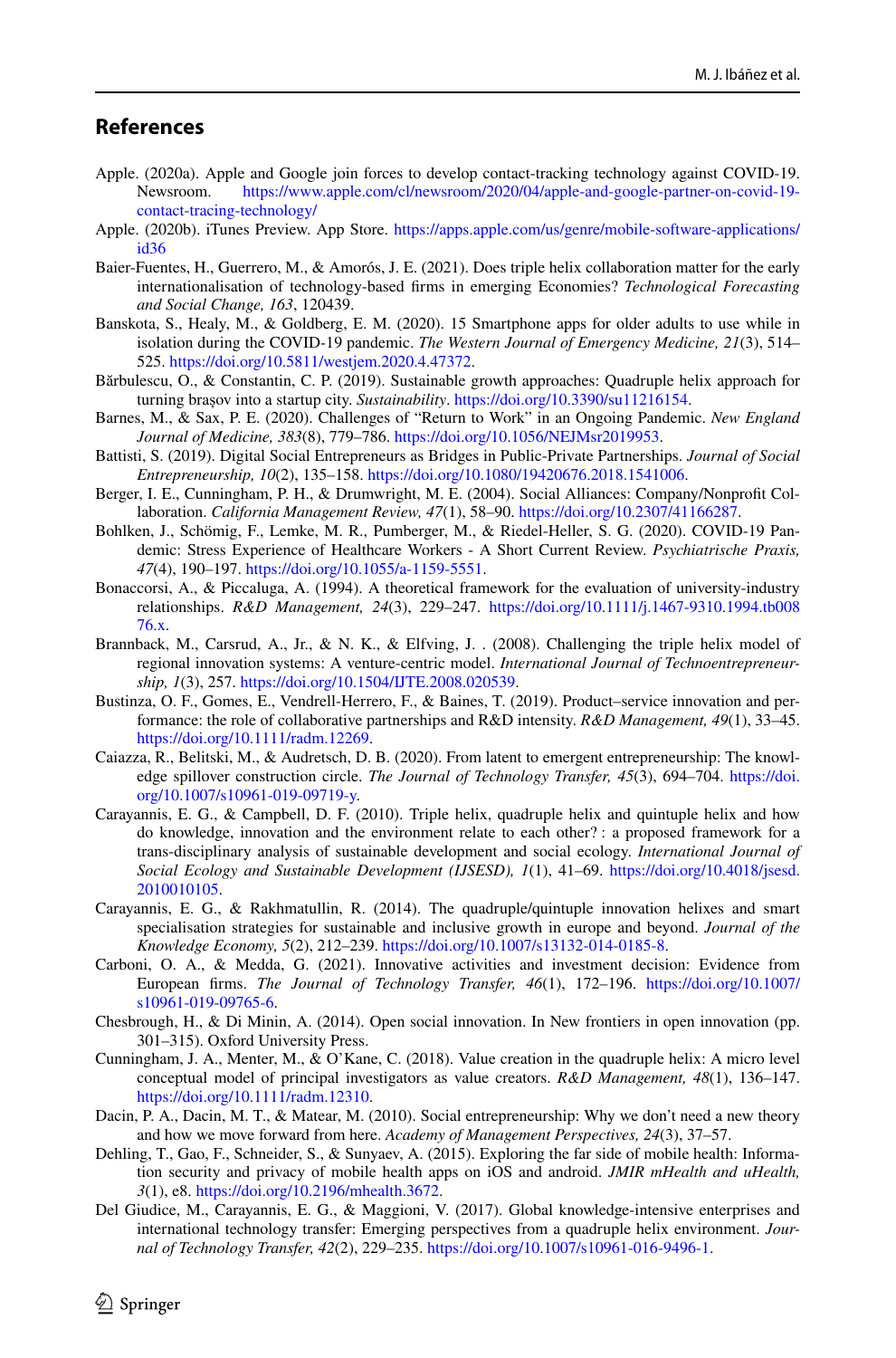- <span id="page-20-12"></span>Demircioglu, M. A., & Audretsch, D. B. (2019). Public sector innovation: The efect of universities. *The Journal of Technology Transfer, 44*(2), 596–614. [https://doi.org/10.1007/s10961-017-9636-2.](https://doi.org/10.1007/s10961-017-9636-2)
- <span id="page-20-10"></span>Demircioglu, M. A., & Audretsch, D. B. (2020). Conditions for complex innovations: Evidence from public organizations. *The Journal of Technology Transfer, 45*(3), 820–843. [https://doi.org/10.1007/](https://doi.org/10.1007/s10961-018-9701-5) [s10961-018-9701-5](https://doi.org/10.1007/s10961-018-9701-5).
- <span id="page-20-13"></span>Dooley, L., & Kirk, D. (2007). University-industry collaboration. *European Journal of Innovation Management, 10*(3), 316–332.<https://doi.org/10.1108/14601060710776734>.
- <span id="page-20-5"></span>Driver, M. (2017). Never social and entrepreneurial enough? Exploring the identity work of social entrepreneurs from a psychoanalytic perspective. *Organization, 24*(6), 715–736.
- <span id="page-20-19"></span>ECDC. (2020). Data on testing for COVID-19 by week and country. Data on Testing for COVID-19 by Week and Country. <https://www.ecdc.europa.eu/en/publications-data/covid-19-testing>
- <span id="page-20-3"></span>Fathey, M., Othman, I., & Norafda, I. (2016). Factors infuencing cloud computing adoption for e-government implementation in developing countries: Instrument development. *Journal of Systems and Information Technology, 18*(3), 297–327. <https://doi.org/10.1108/JSIT-01-2016-0001>.
- <span id="page-20-16"></span>Fischer, B., Guerrero, M., Guimón, J., & Schaeffer, P. R. (2020). Knowledge transfer for frugal innovation: Where do entrepreneurial universities stand? *Journal of Knowledge Management., 25*(2), 360–379.
- <span id="page-20-11"></span>Fischer, B. B., Schaefer, P. R., Vonortas, N. S., & Queiroz, S. (2018). Quality comes frst: University-industry collaboration as a source of academic entrepreneurship in a developing country. *The Journal of Technology Transfer, 43*(2), 263–284. [https://doi.org/10.1007/s10961-017-9568-x.](https://doi.org/10.1007/s10961-017-9568-x)
- <span id="page-20-8"></span>Freeman, R. E., Harrison, J. S., Wicks, A. C., Parmar, B. L., & De Colle, S. (2010). *Stakeholder theory: The state of the art*. . Cambridge University Press.
- <span id="page-20-15"></span>Friedman, E. A., Gostin, L. O., Maleche, A., Nilo, A., Foguito, F., Rugege, U., Stevenson, S., Gitahi, G., Ruano, A. L., Barry, M., Hossain, S., Lucien, F., Rusike, I., Hevia, M., Alwan, A., Cameron, E., Farmer, P., Flores, W., Hassim, A., … Periago, M. R. (2020). Global Health in the Age of COVID-19: Responsive Health Systems Through a Right to Health Fund. Health and Human Rights, 22(1), 199–207.<https://pubmed.ncbi.nlm.nih.gov/32669801>
- <span id="page-20-0"></span>Frydman, R., & Phelps, E. S. (2020). Insuring the survival of post-pandemic economies. In Center on Capitalism and Society Columbia University (Issue 116). https://academiccommons.columbia. edu/doi[/https://doi.org/10.7916/d8-4y09-vc55/download](https://doi.org/10.7916/d8-4y09-vc55/download)
- <span id="page-20-9"></span>Galvao, A., Mascarenhas, C., Marques, C., Ferreira, J., & Ratten, V. (2019). Triple helix and its evolution: A systematic literature review. *Journal of Science and Technology Policy Management, 10*(3), 812–833.<https://doi.org/10.1108/JSTPM-10-2018-0103>.
- <span id="page-20-7"></span>Ghatak, A., Chatterjee, S., & Bhowmick, B. (2020). Intention towards digital social entrepreneurship: An integrated model. *Journal of Social Entrepreneurship*. [https://doi.org/10.1080/19420676.2020.](https://doi.org/10.1080/19420676.2020.1826563) [1826563](https://doi.org/10.1080/19420676.2020.1826563).
- <span id="page-20-2"></span>Gil-García, J. R., & Pardo, T. A. (2005). E-government success factors: Mapping practical tools to theoretical foundations. *Government Information Quarterly, 22*(2), 187–216. [https://doi.org/10.1016/j.](https://doi.org/10.1016/j.giq.2005.02.001) [giq.2005.02.001](https://doi.org/10.1016/j.giq.2005.02.001).
- <span id="page-20-4"></span>Google. (2020). Google Play Store. Apps. [https://play.google.com/store/apps?hl=es\\_CL](https://play.google.com/store/apps?hl=es_CL)
- <span id="page-20-18"></span>Goss, D. (2005). Entrepreneurship and 'the social': Towards a deference-emotion theory. *Human Relations, 58*(5), 617–636. [https://doi.org/10.1177/0018726705055965.](https://doi.org/10.1177/0018726705055965)
- <span id="page-20-17"></span>Goyal, S., Sergi, B. S., & Jaiswal, M. P. (2016). Understanding the challenges and strategic actions of social entrepreneurship at base of the pyramid. *Management Decision, 54*(2), 418–440. [https://doi.](https://doi.org/10.1108/MD-11-2014-0662) [org/10.1108/MD-11-2014-0662](https://doi.org/10.1108/MD-11-2014-0662).
- <span id="page-20-20"></span>Guerrero, M., Santamaría-Velasco, C. A., & Mahto, R. (2020a). Intermediaries and social entrepreneurship identity: Implications for business model innovation. *International Journal of Entrepreneurial Behavior & Research, 27*(2), 520–546.
- <span id="page-20-14"></span>Guerrero, M., Urbano, D., & Gajón, E. (2020b). Entrepreneurial university eco-systems and graduates' career patterns: do entrepreneurship education programmes and university business incubators matter? *Journal of Management Development, 39*(5), 753–775. [https://doi.org/10.1108/](https://doi.org/10.1108/JMD-10-2019-0439) [JMD-10-2019-0439](https://doi.org/10.1108/JMD-10-2019-0439).
- <span id="page-20-6"></span>Hamburg, I. (2017). Inclusive Education and Digital Social innovation. Advances in Social Sciences Research Journal, 4(5). https://doi.org/<https://doi.org/10.14738/assrj.45.2861>
- <span id="page-20-1"></span>Hamele, M., Neumayer, K., Sweney, J., & Poss, W. B. (2018). Always ready, always prepared-preparing for the next pandemic. Translational Pediatrics, 7(4), 344–355. https://doi.org[/https://doi.org/10.](https://doi.org/10.21037/tp.2018.09.06) [21037/tp.2018.09.06](https://doi.org/10.21037/tp.2018.09.06)
- <span id="page-20-21"></span>Hayter, C. S., & Link, A. N. (2021). From discovery to commercialization: Accretive intellectual property strategies among small, knowledge-based frms. *Small Business Economics*. [https://doi.org/](https://doi.org/10.1007/s11187-021-00446-z) [10.1007/s11187-021-00446-z](https://doi.org/10.1007/s11187-021-00446-z).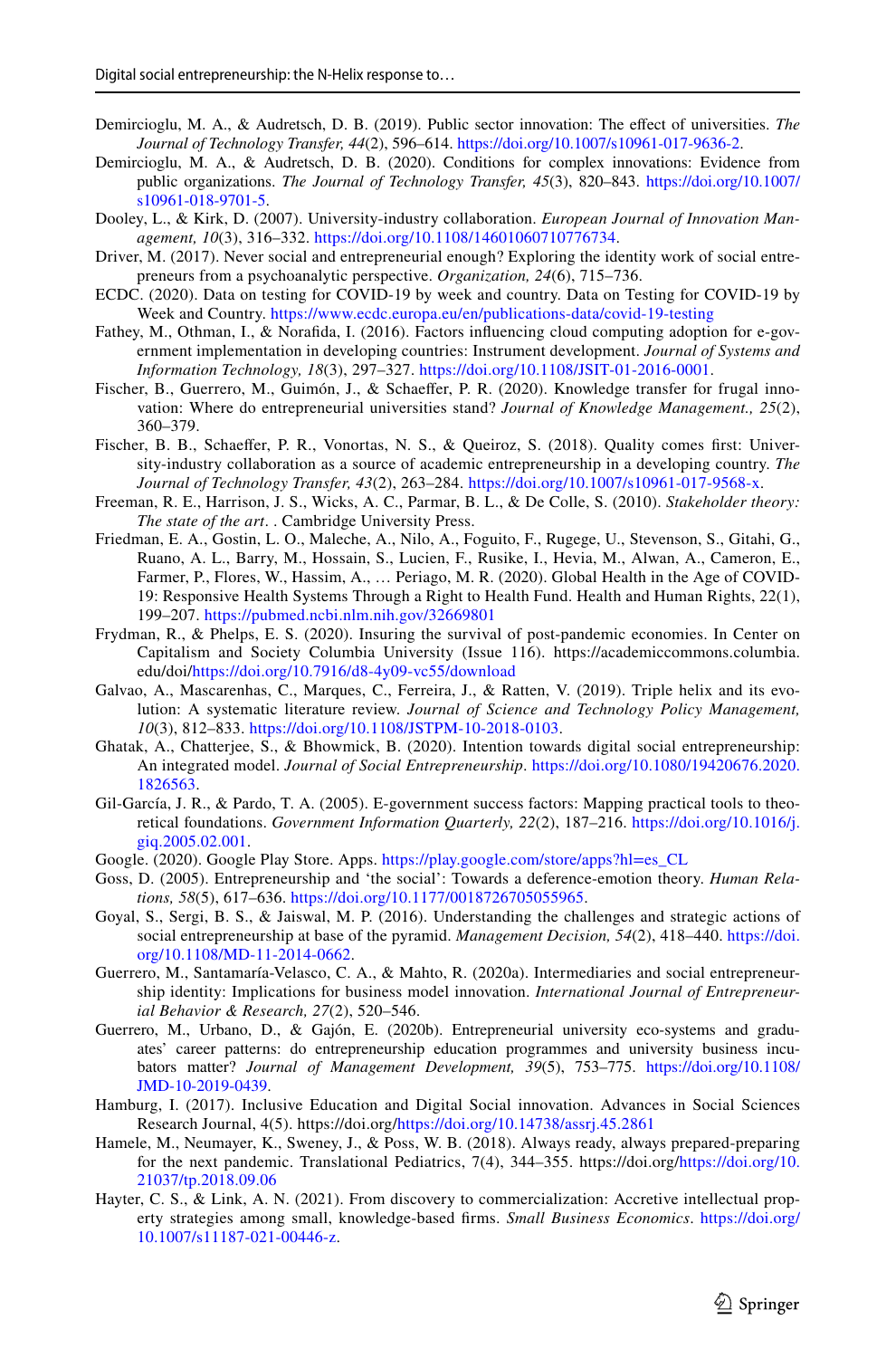- <span id="page-21-10"></span>He, X. (2019). Digital entrepreneurship solution to rural poverty: Theory, practice and policy implications. *Journal of Developmental Entrepreneurship, 24*(01), 1950004. [https://doi.org/10.1142/](https://doi.org/10.1142/S1084946719500043) [S1084946719500043.](https://doi.org/10.1142/S1084946719500043)
- <span id="page-21-13"></span>Hinings, B., Gegenhuber, T., & Greenwood, R. (2018). Digital innovation and transformation: An institutional perspective. *Information and Organization, 28*(1), 52–61. [https://doi.org/10.1016/j.infoandorg.](https://doi.org/10.1016/j.infoandorg.2018.02.004) [2018.02.004](https://doi.org/10.1016/j.infoandorg.2018.02.004).
- <span id="page-21-6"></span>Hofstede, G. (2001). Culture's consequences: Comparing values, behaviors, institutions and organizations across nations. Sage publications.
- <span id="page-21-2"></span>Iqbal, J., Kousar, S., & ul Hameed, W. . (2018). Antecedents of sustainable social entrepreneurship initiatives in pakistan and outcomes: Collaboration between quadruple helix sectors. *Sustainability, 10*(12), 4539. [https://doi.org/10.3390/su10124539.](https://doi.org/10.3390/su10124539)
- <span id="page-21-7"></span>ITU. (2020). ITU Secretary-General Houlin Zhao's statement on the launch of a global platform to help protect telecommunication networks during the COVID-19 crisis. Retrieved July 31st, 2020, from. Statement. [https://www.itu.int/en/mediacentre/Pages/STMNT01-2020-global-platform-telecommun](https://www.itu.int/en/mediacentre/Pages/STMNT01-2020-global-platform-telecommunication-COVID-19.aspx) [ication-COVID-19.aspx](https://www.itu.int/en/mediacentre/Pages/STMNT01-2020-global-platform-telecommunication-COVID-19.aspx)
- <span id="page-21-0"></span>Juckett, G. (2006). Avian infuenza: Preparing for a pandemic. *American Family Physician, 74*(5), 783–790.
- <span id="page-21-8"></span>Kobarg, S., Stumpf-Wollersheim, J., & Welpe, I. M. (2018). University-industry collaborations and product innovation performance: the moderating efects of absorptive capacity and innovation competencies. *The Journal of Technology Transfer, 43*(6), 1696–1724.<https://doi.org/10.1007/s10961-017-9583-y>.
- <span id="page-21-11"></span>Kolesnikov, S., Woo, S., Li, Y., Shapira, P., & Youtie, J. (2019). Mapping the emergence of international university research ventures. *The Journal of Technology Transfer, 44*(4), 1134–1162. [https://doi.org/](https://doi.org/10.1007/s10961-017-9640-6) [10.1007/s10961-017-9640-6.](https://doi.org/10.1007/s10961-017-9640-6)
- <span id="page-21-5"></span>Kotalik, J. (2005). Preparing for an Infuenza pandemic: Ethical issues. *Bioethics, 19*(4), 422–431. [https://](https://doi.org/10.1111/j.1467-8519.2005.00453.x) [doi.org/10.1111/j.1467-8519.2005.00453.x](https://doi.org/10.1111/j.1467-8519.2005.00453.x).
- <span id="page-21-3"></span>Kraus, S., Palmer, C., Kailer, N., Kallinger Friedrich, L., & Spitzer, J. (2018). Digital entrepreneurship: A research agenda on new business models for the twenty-frst century. In International Journal of Entrepreneurial Behavior & Research: Vol. ahead-of-p (Issue ahead-of-print). https://doi.org[/https://](https://doi.org/10.1108/IJEBR-06-2018-0425) [doi.org/10.1108/IJEBR-06-2018-0425](https://doi.org/10.1108/IJEBR-06-2018-0425)
- <span id="page-21-20"></span>Krist, A. H., DeVoe, J. E., Cheng, A., Ehrlich, T., & Jones, S. M. (2020). Redesigning Primary care to address the COVID-19 pandemic in the midst of the pandemic. *The Annals of Family Medicine, 18*(4), 349–354. <https://doi.org/10.1370/afm.2557>.
- <span id="page-21-12"></span>Kruger, S., & Steyn, A. A. (2020). Enhancing technology transfer through entrepreneurial development: Practices from innovation spaces. *The Journal of Technology Transfer, 45*(6), 1655–1689. [https://doi.](https://doi.org/10.1007/s10961-019-09769-2) [org/10.1007/s10961-019-09769-2](https://doi.org/10.1007/s10961-019-09769-2).
- <span id="page-21-17"></span>Lazzarotti, V., & Manzini, R. (2009). Diferent modes of open innovation: A theoretical framework and an empirical study. *International Journal of Innovation Management, 13*(04), 615–636. [https://doi.org/](https://doi.org/10.1142/S1363919609002443) [10.1142/S1363919609002443.](https://doi.org/10.1142/S1363919609002443)
- <span id="page-21-19"></span>Leal Filho, W., Brandli, L. L., Lange Salvia, A., Rayman-Bacchus, L., & Platje, J. (2020). COVID-19 and the UN sustainable development goals: Threat to solidarity or an opportunity? *Sustainability, 12*(13), 5343. [https://doi.org/10.3390/su12135343.](https://doi.org/10.3390/su12135343)
- <span id="page-21-9"></span>Lew, Y. K., Khan, Z., & Cozzio, S. (2018). Gravitating toward the quadruple helix: international connections for the enhancement of a regional innovation system in Northeast Italy. *R&D Management, 48*(1), 44–59. <https://doi.org/10.1111/radm.12227>.
- <span id="page-21-15"></span>Liao, Q., Yuan, J., Dong, M., Yang, L., Fielding, R., & Lam, W. W. T. (2020). Public engagement and government responsiveness in the communications about COVID-19 during the early epidemic stage in china: Infodemiology study on social media data. *Journal of Medical Internet Research, 22*(5), e18796. <https://doi.org/10.2196/18796>.
- <span id="page-21-16"></span>Luke, B., & Chu, V. (2013). Social enterprise versus social entrepreneurship: An examination of the 'why'and 'how'in pursuing social change. *International Small Business Journal, 31*(7), 764–784.
- <span id="page-21-1"></span>Mahajan, V., Singh, T., & Azad, C. (2020). Using telemedicine during the COVID-19 pandemic. *Indian Pediatrics, 57*(7), 658–661. [https://doi.org/10.1007/s13312-020-1895-6.](https://doi.org/10.1007/s13312-020-1895-6)
- <span id="page-21-4"></span>Mair, J., & Marti, I. (2006). Social entrepreneurship research: A source of explanation, prediction, and delight. *Journal of World Business, 41*(1), 36–44.
- <span id="page-21-14"></span>Marceau, J. (2002). Divining directions for development: a cooperative industry-government–public sector research approach to establishing R&D priorities. *R&D Management, 32*(3), 209–221. [https://doi.org/](https://doi.org/10.1111/1467-9310.00254) [10.1111/1467-9310.00254](https://doi.org/10.1111/1467-9310.00254).
- <span id="page-21-18"></span>Matthews, L., Hair, J., & Matthews, R. (2018). PLS-SEM: The Holy Grail for Advanced Analysis. Marketing Management Journal, 28(1).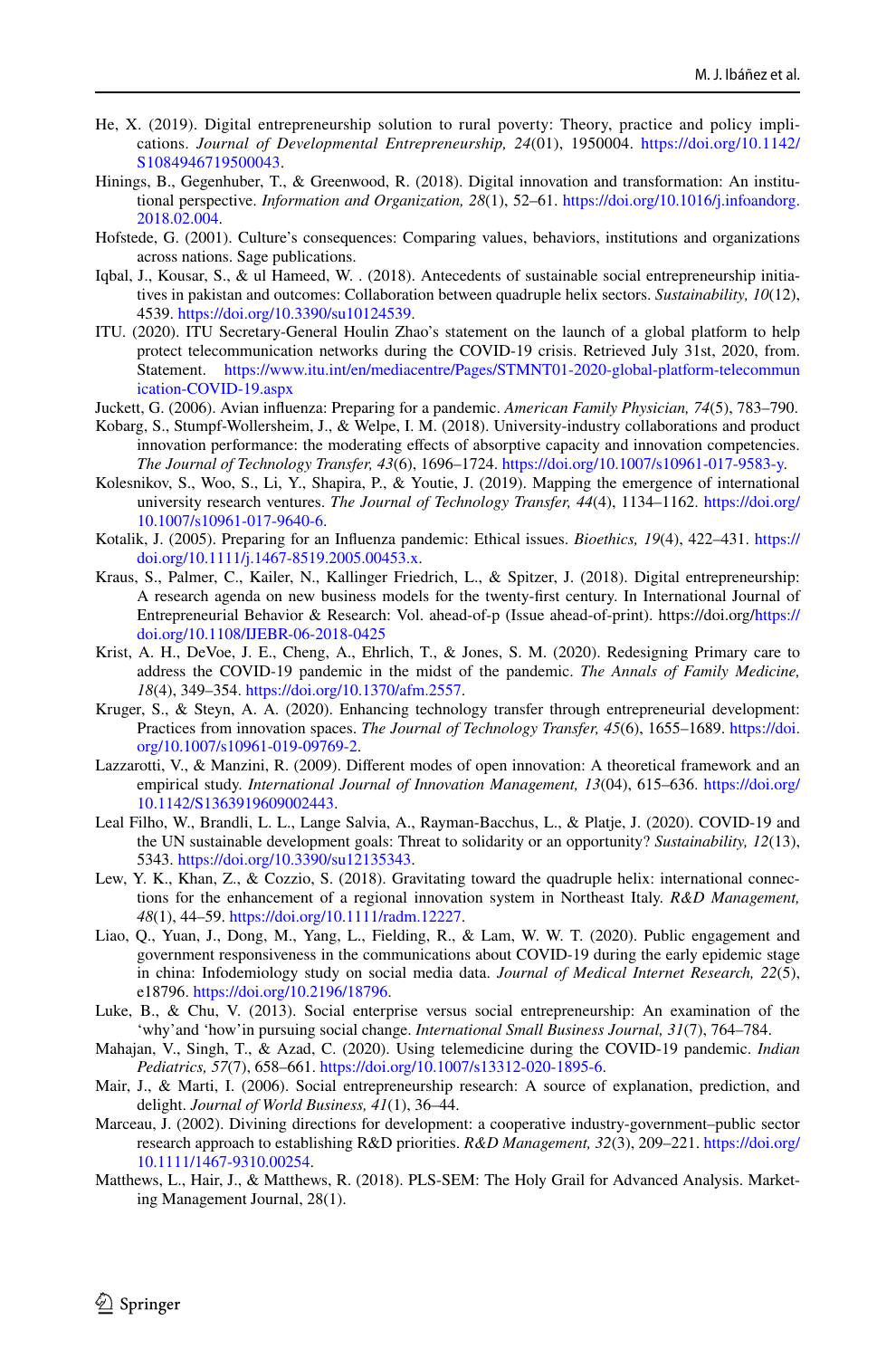- <span id="page-22-9"></span>McAdam, M., & Debackere, K. (2018). Beyond 'triple helix' toward 'quadruple helix' models in regional innovation systems: Implications for theory and practice. *R&D Management, 48*(1), 3–6. [https://doi.](https://doi.org/10.1111/radm.12309) [org/10.1111/radm.12309.](https://doi.org/10.1111/radm.12309)
- <span id="page-22-1"></span>Meissner, D., & Kergroach, S. (2021). Innovation policy mix: Mapping and measurement. *The Journal of Technology Transfer, 46*(1), 197–222. [https://doi.org/10.1007/s10961-019-09767-4.](https://doi.org/10.1007/s10961-019-09767-4)
- <span id="page-22-19"></span>Melin, J., Bonn, S. E., Pendrill, L., & Trolle Lagerros, Y. (2020). A questionnaire for assessing user satisfaction with mobile health apps: Development using rasch measurement theory. *JMIR mHealth and uHealth, 8*(5), e15909. <https://doi.org/10.2196/15909>.
- <span id="page-22-17"></span>Miao, Q., Schwarz, S., & Schwarz, G. (2021). Responding to COVID-19: Community volunteerism and coproduction in China. *World Development, 137*, 105128. [https://doi.org/10.1016/j.worlddev.2020.](https://doi.org/10.1016/j.worlddev.2020.105128) [105128](https://doi.org/10.1016/j.worlddev.2020.105128).
- <span id="page-22-2"></span>Ming, L. C., Untong, N., Aliudin, N. A., Osili, N., Kifi, N., Tan, C. S., Goh, K. W., Ng, P. W., Al-Woraf, Y. M., Lee, K. S., & Goh, H. P. (2020). Mobile Health apps on COVID-19 launched in the early days of the pandemic: Content analysis and review. *JMIR mHealth and uHealth, 8*(9), e19796. [https://doi.org/](https://doi.org/10.2196/19796) [10.2196/19796](https://doi.org/10.2196/19796).
- <span id="page-22-13"></span>Minshall, T., Mortara, L., Elia, S., & Probert, D. (2008). Development of practitioner guidelines for partnerships between start-ups and large frms. *Journal of Manufacturing Technology Management, 19*(3), 391–406. [https://doi.org/10.1108/17410380810853803.](https://doi.org/10.1108/17410380810853803)
- <span id="page-22-3"></span>Mostafa, S. A., Mustapha, A., Shamala, P., Obaid, O. I., & Khalaf, B. A. (2020). Social networking mobile apps framework for organizing and facilitating charitable and voluntary activities in Malaysia. *Bulletin of Electrical Engineering and Informatics, 9*(2), 827–833.
- <span id="page-22-11"></span>Mukherji, N., & Silberman, J. (2021). Knowledge flows between universities and industry: The impact of distance, technological compatibility, and the ability to difuse knowledge. *The Journal of Technology Transfer, 46*(1), 223–257. <https://doi.org/10.1007/s10961-019-09770-9>.
- <span id="page-22-6"></span>Nambisan, S. (2017). Digital entrepreneurship: Toward a digital technology perspective of entrepreneurship. *Entrepreneurship Theory and Practice, 41*(6), 1029–1055.<https://doi.org/10.1111/etap.12254>.
- <span id="page-22-7"></span>Pakpour, A. H., & Grifths, M. D. (2020). The fear of COVID-19 and its role in preventive behaviors. *Journal of Concurrent Disorders, 2*, 58–63. [https://doi.org/10.1017/CBO9781107415324.004.](https://doi.org/10.1017/CBO9781107415324.004)
- <span id="page-22-14"></span>Panetti, E., Parmentola, A., Ferretti, M., & Reynolds, E. B. (2020). Exploring the relational dimension in a smart innovation eco-system: A comprehensive framework to defne the network structure and the network portfolio. *The Journal of Technology Transfer, 45*(6), 1775–1796. [https://doi.org/10.1007/](https://doi.org/10.1007/s10961-019-09735-y) [s10961-019-09735-y.](https://doi.org/10.1007/s10961-019-09735-y)
- <span id="page-22-18"></span>Prasad Das, S. A., & Nundy, S. (2020). Rationing medical resources fairly during the Covid -19 crisis: Is this possible in India (or America)? *Current Medicine Research and Practice, 10*(3), 127–129. [https://](https://doi.org/10.1016/j.cmrp.2020.05.002) [doi.org/10.1016/j.cmrp.2020.05.002](https://doi.org/10.1016/j.cmrp.2020.05.002).
- <span id="page-22-8"></span>Quinn, S. C., Parmer, J., Freimuth, V. S., Hilyard, K. M., Musa, D., & Kim, K. H. (2013). Exploring communication, trust in government, and vaccination intention later in the 2009 H1N1 Pandemic: Results of a national survey. *Biosecurity and Bioterrorism: Biodefense Strategy, Practice, and Science, 11*(2), 96–106. [https://doi.org/10.1089/bsp.2012.0048.](https://doi.org/10.1089/bsp.2012.0048)
- <span id="page-22-16"></span>Ratten, V. (2018). Social entrepreneurship through digital communication in farming. *World Journal of Entrepreneurship, Management and Sustainable Development, 14*(1), 99–110. [https://doi.org/10.](https://doi.org/10.1108/WJEMSD-07-2017-0045) [1108/WJEMSD-07-2017-0045](https://doi.org/10.1108/WJEMSD-07-2017-0045).
- <span id="page-22-21"></span>Ringle, C. M., Wende, S., & Becker, J. M. (2015). SmartPLS 3. Boenningstedt: SmartPLS GmbH. [http://](http://www.smartpls.com) [www.smartpls.com](http://www.smartpls.com)
- <span id="page-22-4"></span>Robb, C., & Gandhi, S. J. (2016). Social entrepreneurial ventures: On the edge of chaos? *Entrepreneurship Research Journal, 6*(1), 111–133.
- <span id="page-22-10"></span>Sahut, J.-M., Iandoli, L., & Teulon, F. (2019). The age of digital entrepreneurship. *Small Business Economics*. [https://doi.org/10.1007/s11187-019-00260-8.](https://doi.org/10.1007/s11187-019-00260-8)
- <span id="page-22-12"></span>Saiz-Álvarez, J. M., & Palma-Ruiz, J. M. (2019). Entrepreneurship in the Solidarity Economy: A Valuation of Models Based on the Quadruple Helix and Civil Society (pp. 33–50). [https://doi.org/10.1007/978-](https://doi.org/10.1007/978-3-030-11542-5_4.) [3-030-11542-5\\_4.](https://doi.org/10.1007/978-3-030-11542-5_4.)
- <span id="page-22-20"></span>Santos, A. B., & Mendonça, S. (2017). Open Innovation Adoption in Clusters: The Portuguese Case. In:The Quadruple Innovation Helix Nexus (pp. 245–264). Palgrave Macmillan. [https://doi.org/10.1057/978-](https://doi.org/10.1057/978-1-137-55577-9_9.) [1-137-55577-9\\_9.](https://doi.org/10.1057/978-1-137-55577-9_9.)
- <span id="page-22-15"></span>Schumpeter, J. A. (1976). *Capitalism*. . Harper and Row.
- <span id="page-22-0"></span>Sharma, S. K., Al-Badi, A., Rana, N. P., & Al-Azizi, L. (2018). Mobile applications in government services (mG-App) from user's perspectives: A predictive modelling approach. *Government Information Quarterly, 35*(4), 557–568. [https://doi.org/10.1016/j.giq.2018.07.002.](https://doi.org/10.1016/j.giq.2018.07.002)
- <span id="page-22-5"></span>Short, J. C., Moss, T. W., & Lumpkin, G. T. (2009). Research In social entrepreneurship: Past contributions and future opportunities. *Strategic Entrepreneurship Journal, 3*, 161–194. <https://doi.org/10.1002/sej>.